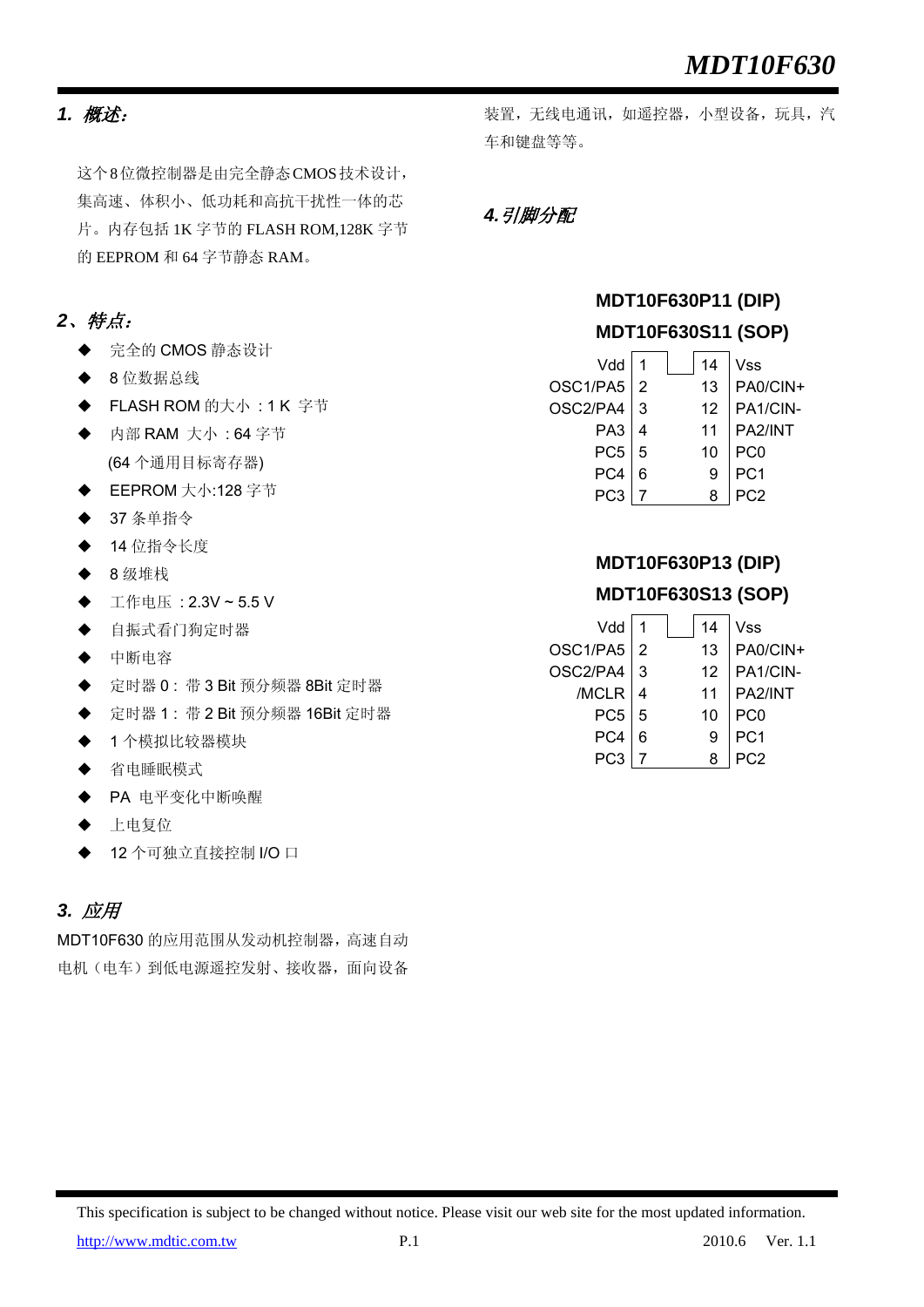## *5.* 指令信息

| 型号           | <b>ROM</b><br>(字节) | <b>RAM</b><br>(字节 s) | <b>EEPROM</b><br>(字节) | <b>VO</b> | 比较器 | 定时器<br>(8/16 位) | 封装       | 标志                   |
|--------------|--------------------|----------------------|-----------------------|-----------|-----|-----------------|----------|----------------------|
| MDT10F630P11 | 1.0K               | 64                   | 128                   | 12        | 1   | 1/1             | 14-DIP   | 引脚 4 是 PA3 的功<br>能   |
| MDT10F630P13 | 1.0K               | 64                   | 128                   | 11        | 1   | 1/1             | $14-DIP$ | 引脚4是/MCLR 外<br>部复位功能 |
| MDT10F630S11 | 1.0K               | 64                   | 128                   | 12        | 1   | 1/1             | 14-SOP   | 引脚 4 是 PA3 的功<br>能   |
| MDT10F630S13 | 1.0K               | 64                   | 128                   | 11        | 1   | 1/1             | 14-SOP   | 引脚4是/MCLR 外<br>部复位功能 |

## *6.* 数据块图表



This specification is subject to be changed without notice. Please visit our web site for the most updated information.

http://www.md<u>tic.com.tw</u> P.2 2010.6 Ver. 1.1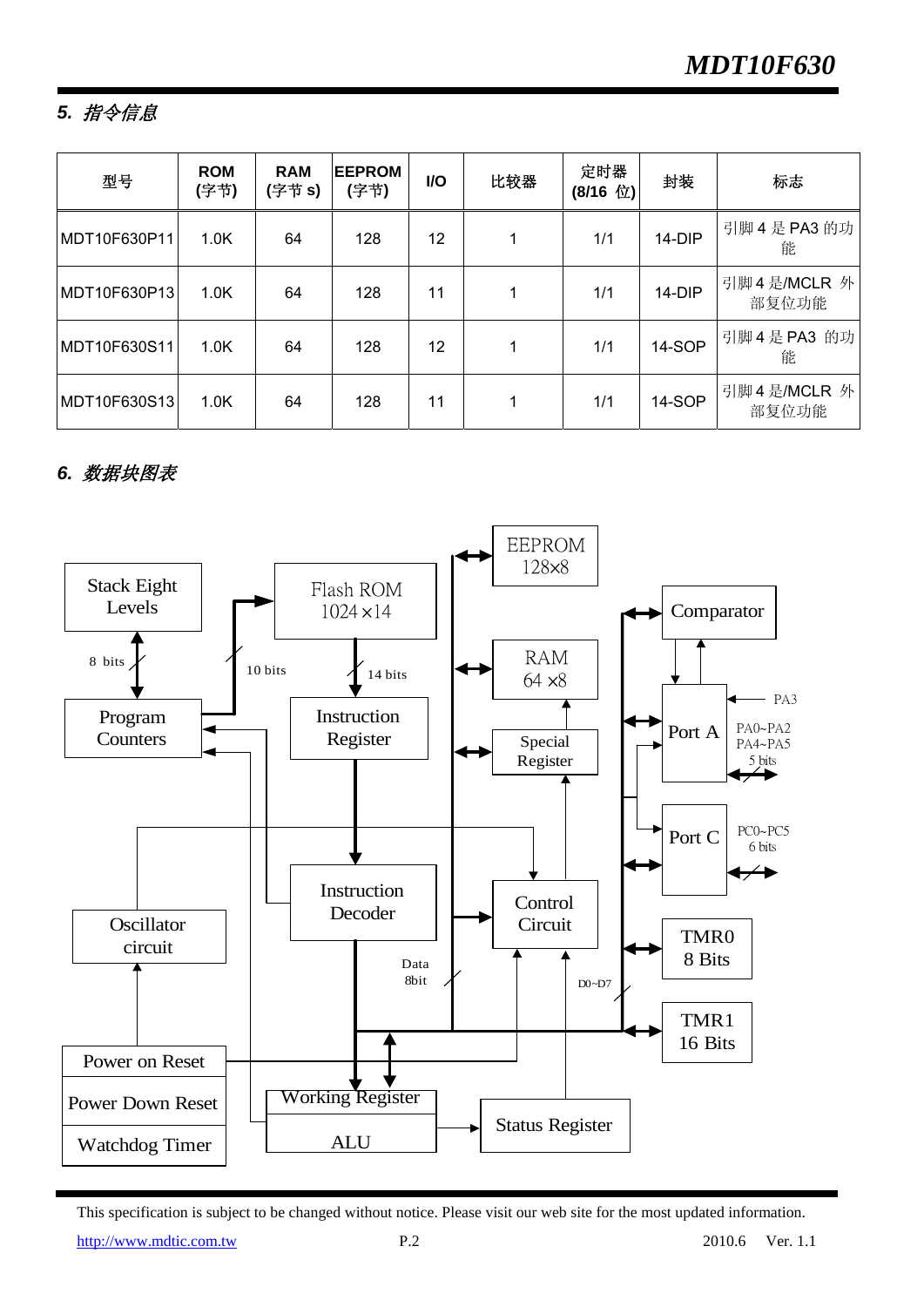## *7.*引脚功能描述

| 引脚名称              | <b>VO</b> | 功能描述                               |
|-------------------|-----------|------------------------------------|
| PA0/CIN+          | 1/O       | PortA, TTL 输入电平, 带可编程上拉和引脚电平变化中断.  |
|                   |           | 比较器输入.                             |
| PA1/CIN-          | 1/O       | PortA, TTL 输入电平, 带可编程上拉和引脚电平变化中断.  |
|                   |           | 比较器输入.                             |
| PA2/T0CK/INT/COUT | 1/O       | PortA, TTL 输入电平, 带可编程上拉和引脚电平变化中断   |
|                   |           | Timer0 时钟输入                        |
|                   |           | 外部中断                               |
|                   |           | 比较器输入                              |
| PA3/MCLR          |           | Port A, TTL 输入电平, 带可编程和引脚电平变化中断    |
|                   |           | 主复位. 史密特触发输入电平                     |
| PA4/OSC2/T1G      | 1/O       | PortA, TTL 输入电平, 带可编程上拉和引脚电平变化中断.  |
|                   |           | 晶体振荡器输出, RC 模式时钟输入 1/4 频率          |
|                   |           | TIMER1 门控.                         |
| PA5/OSC1/T1CKI    | 1/O       | Port A, TTL 输入电平, 带可编程上拉和引脚电平变化中断. |
|                   |           | 晶体振荡器输入/外部时钟源输入                    |
|                   |           | Timer1 时钟输入                        |
| $PC0 \sim 5$      | 1/O       | Port C, TTL 输入电平                   |
| Vdd               |           | 电源                                 |
| <b>Vss</b>        |           | 地                                  |

## *8.* 内存分配

8.1 程序内存 :

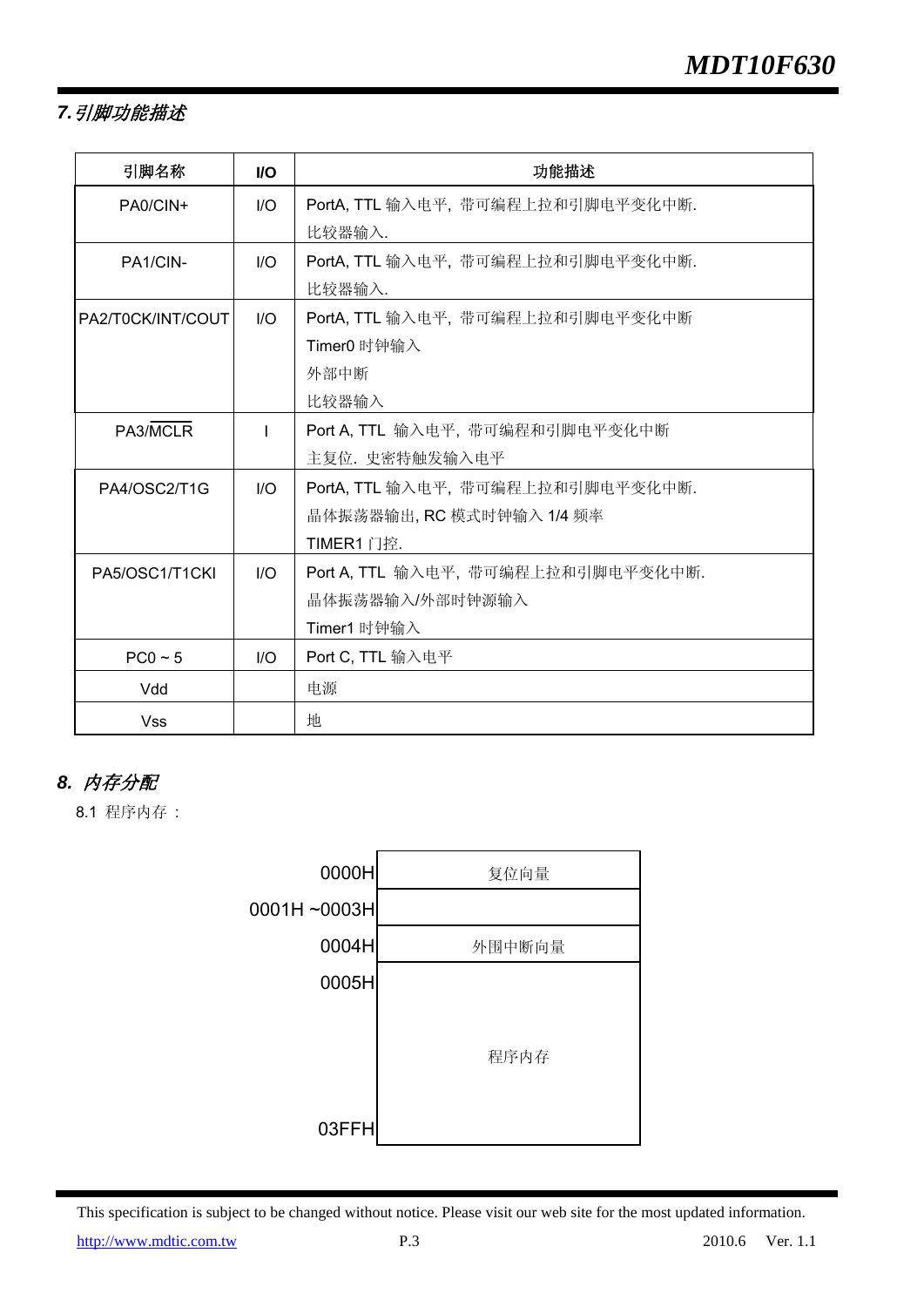8.2 寄存器档案表 :

| 地址             | 描述            |                   | 地址           |
|----------------|---------------|-------------------|--------------|
| <b>BANK0</b>   |               |                   | <b>BANK1</b> |
| 00             | <b>IAR</b>    | <b>IAR</b>        | 80           |
| 01             | <b>RTCC</b>   | <b>TMR</b>        | 81           |
| 02             | <b>PCL</b>    | <b>PCL</b>        | 82           |
| 03             | <b>STATUS</b> | <b>STATUS</b>     | 83           |
| 04             | <b>MSR</b>    | <b>MSR</b>        | 84           |
| 05             | PORT A        | CPIO A            | 85           |
| 06             |               |                   | 86           |
| 07             | PORT C        | CPIO <sub>C</sub> | 87           |
| 08~09          |               |                   | 88~89        |
| 0A             | <b>PCHLAT</b> | <b>PCHLAT</b>     | 8A           |
| 0 <sub>B</sub> | <b>INTS</b>   | <b>INTS</b>       | 8B           |
| 0C             | PIFB1         | PIEB1             | 8C           |
| 0D             |               |                   | 8D           |
| 0E             | TMR1L         | <b>PSTA</b>       | 8E           |
| 0F             | TMR1H         |                   | 8F           |
| 10             | T1STA         | <b>INOSCR</b>     | 90           |
| $11 - 14$      |               |                   | $91 - 94$    |
| 15             |               | <b>PAPHR</b>      | 95           |
| 16             |               | <b>PAINTR</b>     | 96           |
| $17 - 18$      |               |                   | $97 - 98$    |
| 19             | <b>CMSTA</b>  | <b>VRSTA</b>      | 99           |
| 1A             |               | <b>EEDATA</b>     | <b>9A</b>    |
| 1B             |               | <b>EEADR</b>      | 9B           |
| 1C             |               | EECON1            | 9C           |
| 1D             |               | EECON2            | 9D           |
| 1E~1F          |               |                   | 9E~9F        |
|                | 64            | Mapped            |              |
| 20~5F          | General       | in                | A0~DF        |
|                | Register      | Bank 0            |              |
| 60~7F          |               |                   | E0~FF        |



未用内存位置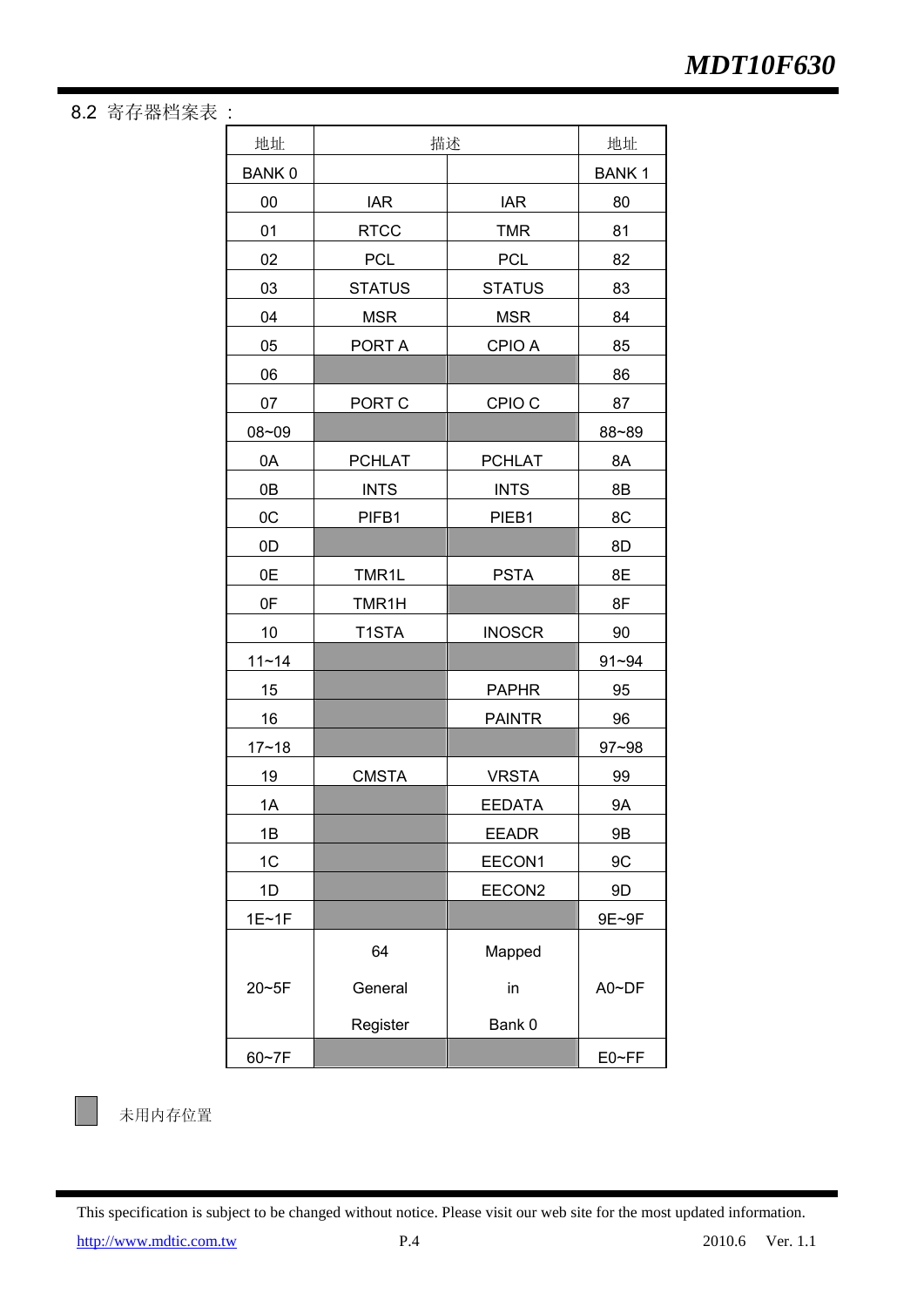- (1). 00H or 80H : IAR (间址寄存器) 用MSR 传达数据内存 (非物理寄存器)
- (2). 01H : RTCC (Timer0 计数器) 8 位实时时钟/计数器
- (3). 02H or 82H : PCL (程序计数器低位) 程序计数器低 8 位指令 (PC)
- (4). 03H or 83H : STATUS (状态寄存器)

| 位              | 标志        | 功能             |
|----------------|-----------|----------------|
| 0              | C         | 进位             |
| 1              | <b>HC</b> | 辅助进位           |
| 2              | Z         | 0位             |
| 3              | /PF       | 掉电标志位          |
| $\overline{4}$ | /TF       | WDT 时间溢出标志位    |
| 5              | page      | 寄存器页面选择位       |
|                |           | $0:00H -- 7FH$ |
| 6—7            |           | $1:80H -- FFH$ |
|                |           | 通用目标位          |

(5). 04H or 84H : MSR (存储器选择寄存器)



(6). 05H : Port A 数据输出寄存器

|        | Bit 7 | Bit 6 | Bit 5           | Bit 4 | Bit 3           | Bit 2           | Bit 1           | Bit 0           |
|--------|-------|-------|-----------------|-------|-----------------|-----------------|-----------------|-----------------|
| Port A |       |       | PA <sub>5</sub> | PA4   | PA <sub>3</sub> | PA <sub>2</sub> | PA <sub>1</sub> | PA <sub>0</sub> |

 7-6 位 : 未用 5-0 位 : PA5~PA0, I/O 寄存器

(7). 06H : 未用寄存器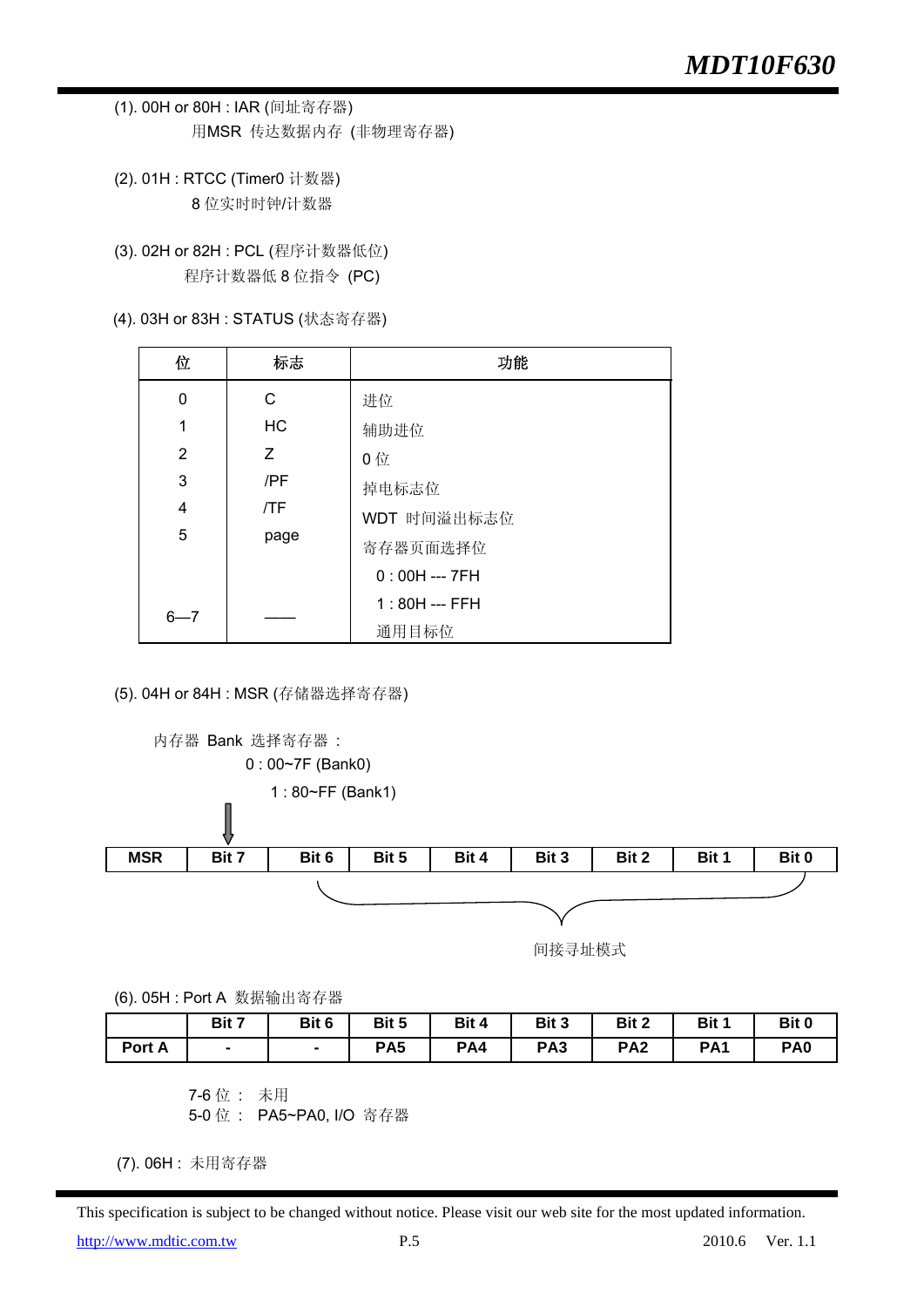(8). 07H : Port C 数据输出寄存器

|        | .      |       |       |       |            |                 |                 |                 |
|--------|--------|-------|-------|-------|------------|-----------------|-----------------|-----------------|
|        | Bit 7  | Bit 6 | Bit 5 | Bit 4 | Bit 3      | Bit 2           | Bit 1           | Bit 0           |
| Port C | $\sim$ | -     | PC5   | PC4   | ?∩ם<br>دت∵ | PC <sub>2</sub> | PC <sub>1</sub> | PC <sub>0</sub> |

(9). 08 ~ 09H : 未用寄存器.

<sup>(10). 0</sup>AH or 8AH : 程序计数器高位字节.

|               | Bit 7                    | Bit 6  | Bit 5 | Bit 4            | Bit 3            | Bit 2            | Bit 1            | Bit 0            |
|---------------|--------------------------|--------|-------|------------------|------------------|------------------|------------------|------------------|
| <b>PCHLAT</b> | $\overline{\phantom{0}}$ | $\sim$ | -     | PCH <sub>4</sub> | PCH <sub>3</sub> | PCH <sub>2</sub> | PCH <sub>1</sub> | PCH <sub>0</sub> |

(11). 0BH or 8BH :中断控制寄存器.

|             | Bit 7 | Bit 6 | Bit 5 | Bit 4       | Bit 3       | Bit 2 | Bit 1       | Bit 0       |
|-------------|-------|-------|-------|-------------|-------------|-------|-------------|-------------|
| <b>INTS</b> | GIS   | PEIE  | TIS   | <b>INTS</b> | <b>PAIE</b> | TIF   | <b>INTF</b> | <b>PAIF</b> |

GIS : 全程中断使能位.

0 = 不使能所有中断

1 = 使能所有没屏蔽的中断

- PEIE : 外围中断使能位
	- 0 = 不使能所有外围中断

1 = 使能所有外围中断

TIS : TMR0 溢出中断使能位.

- 0 = 不使能Timer0 中断
- 1 = 使能Timer0 中断
- INTS : PA2/INT中断使能位.
	- 0 = 不使能 PA2/INT中断
	- 1 =使能PA2/INT 中断
- PAIE : PA Port 改变中断使能位t.
	- 0 = 不使能 PA改变中断
	- 1 = 使能PA 改变中断
- TIF : TMR0 溢出中断标志位
	- 0 = Timer0 没溢出
	- 1 = Timer0 溢出(必在软件中清 0)
- INTF : PA2/INT中断标志位.
	- 0 = 没发生PA2/INT中断
	- 1 = 发生PA2/INT中断
- PAIF : PA改变中断标志位.

0 = 没有PA5~0 引脚

1 = PA5~0 中至少有 1 个引脚改变的状态 (必在软件中清 0)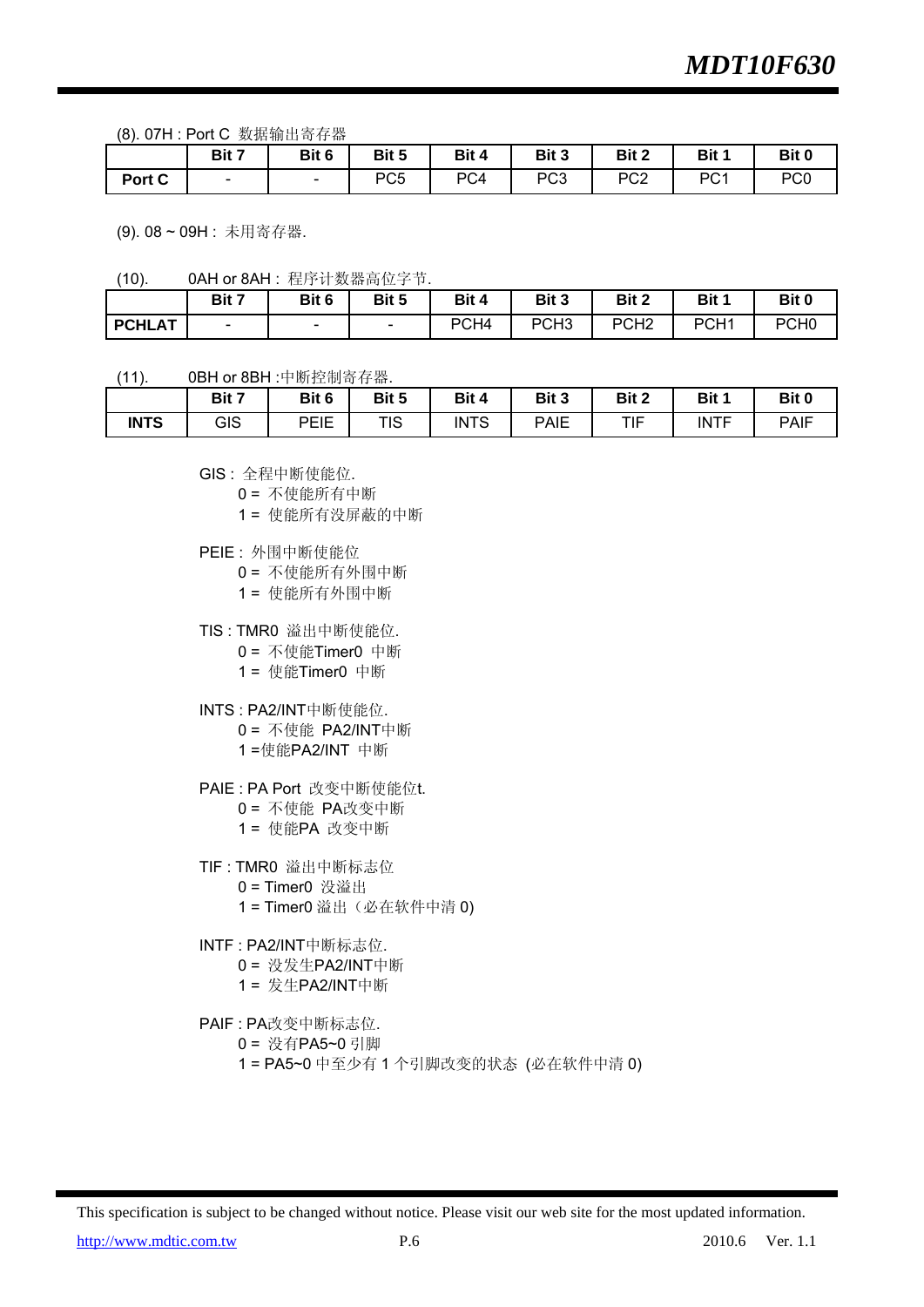(12). 0CH : 外围中断寄存器

|       | Bit 7       | Bit 6                    | Bit 5                    | Bit 4  | Bit 3       | Bit 2                    | Bit 1  | Bit 0  |
|-------|-------------|--------------------------|--------------------------|--------|-------------|--------------------------|--------|--------|
| PIFB1 | <b>EEIF</b> | $\overline{\phantom{a}}$ | $\overline{\phantom{0}}$ | $\sim$ | <b>CMIF</b> | $\overline{\phantom{a}}$ | $\sim$ | TMR1IF |

EEIF : EEPROM 写入操作中断标志位.

0 = EEPROM写入操作未完成或未开始

1 = EEPROM写入操作完成(必须在软件中清 0)

CMIF : 比较器中断标志位.

- 0 = 比较器输入没改变
- 1= 比较器输入已改变(必须在软件中清0)

TMR1IF : TMR1 溢出中断标志位

- 0 = Timer1 寄存器没溢出
- 1 = Timer1 寄存器溢出(必须在软件中清 0)
- (13). 0DH : 未用寄存器
- (14). 0EH : TMR1L (timer1 最低有效位寄存器) 16 位TMR1 的最高有效位.
- (15). 0FH : TMR1H (timer1 最高有效位寄存器) 16 位TMR1 的最高有效位

(16). 10H : Timer1 控制寄存器.

|              | Bit 7 | Bit 6 | Bit 5 | Bit 4 | Bit 3 | <b>Bit 2</b> | Bit 1                                                             | Bit 0 |
|--------------|-------|-------|-------|-------|-------|--------------|-------------------------------------------------------------------|-------|
| <b>T1STA</b> |       |       |       |       |       |              | TMR1GE   T1CKPS1   T1CKPS1   T1OSCEN   /T1SYNC   TMR1CLK   TMR1ON |       |

 TMR1GE : Timer1 门控使能. 如果TMR1ON = 0 此位忽略  $如果TMR1ON = 1$  $0$  = Timer1 打开 1 = Timer1 打开如果 /T1G 引脚为低电平 T1CKPS1 & T1CKPS0: Timer1 输入时钟预分频选择位 0 0 = 1 : 1 预分频值 0 1 = 1 : 2 预分频值 1 0 = 1 : 4 预分频值 1 1 = 1 : 8 预分频值 T1OSCEN : LF 振荡器使能位. 如果INTOSC 没有CLKOUT 生效 0 = LP 振荡器关闭 1 = LP 振荡器使能Timer1 时钟 /T1SYNC : Timer1 外部时钟输入同步控制位 如果TMR1CLK = 0 此位忽略 Timer1 使用内部时钟 如果TMR1CLK = 1

This specification is subject to be changed without notice. Please visit our web site for the most updated information.

http://www.mdtic.com.tw P.7 2010.6 Ver. 1.1

 0 = 同步外部时钟输入 1 =异步外部时钟输入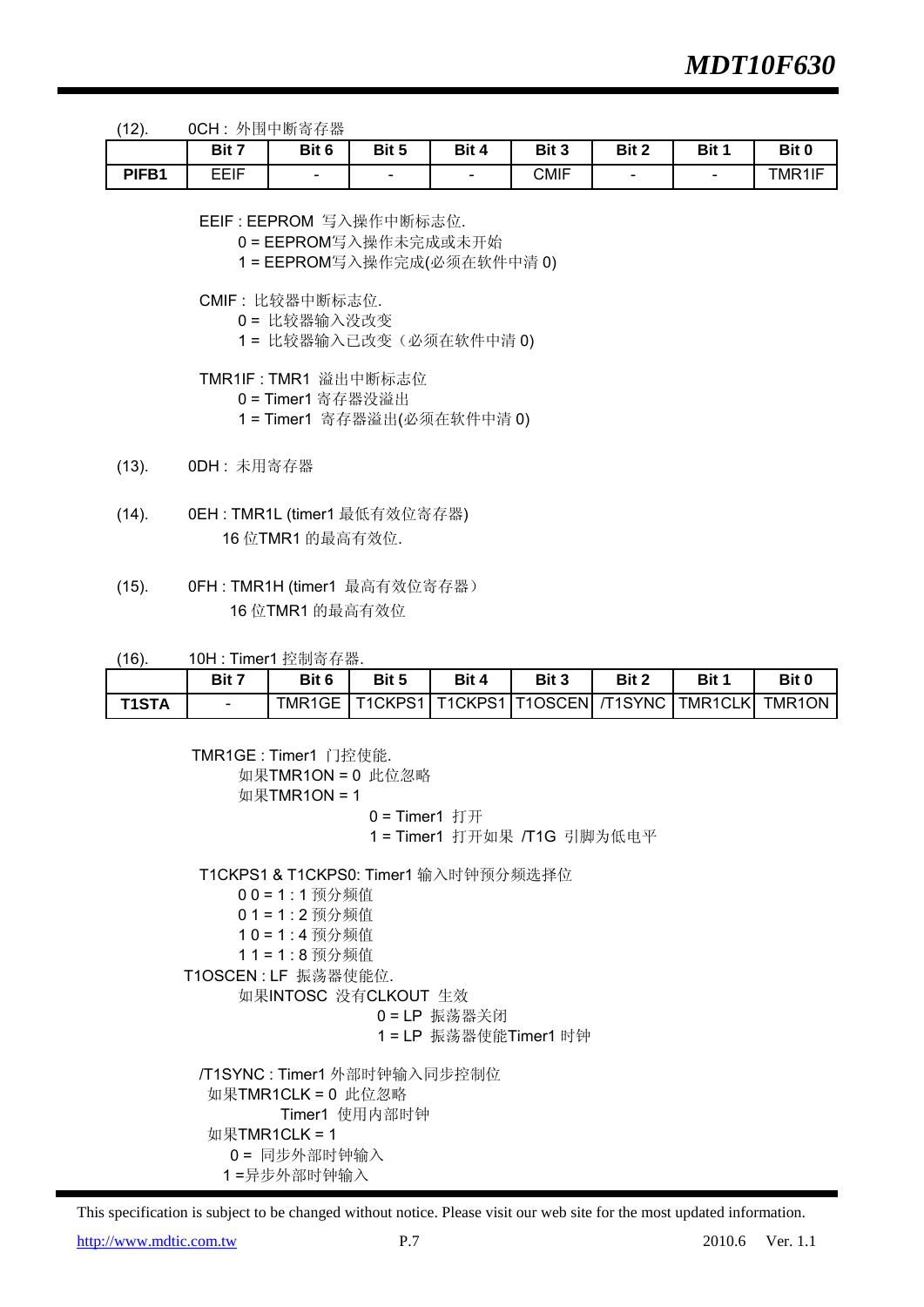TMR1CLK : Timer1 时钟源选择位 0 =选择内部时钟 Fosc/4 1 = 从T1CKI引脚选择外部时钟 (上升沿)

 TMR1ON : TMR1 On Bit.  $0 =$ 停止Timer1 1 = 使能Timer1

(17). 11 ~ 18H : 未用寄存器.

(18). 19H : 比较器控制寄存器

|              | Bit 7                    | Bit 6 | Bit 5 | Bit 4         | Bit 3       | Bit 2                 | D H<br>эπ | Bit 0 |
|--------------|--------------------------|-------|-------|---------------|-------------|-----------------------|-----------|-------|
| <b>CMSTA</b> | $\overline{\phantom{0}}$ | CMOUT |       | <b>CMOINV</b> | <b>CMIS</b> | CMP <sub>2</sub><br>▵ | CMP1      | CMP0  |

CMOUT : 比较器输出位

```
 当CMOINV = 0 时
```
 $1 = \text{Vir} + \text{ Min} -$ ; 0 =  $\text{Vir} + \text{ Min}$ 当CMOINV = 1 时

 $1 =$  Vin+ < Vin-;  $0 =$  Vin+ > Vin-

- CMOINV: 比较器输出转换位 0 = 输出不反转
	- 1 = 输出反转
- CMIS: 比较器输入转换位.
	- 当CMP2 ~ 0 = 110 或 101 时 : 0 = Vin-连接到CIN- 1 = Vin- 连接到CIN+
- CMP2 ~ 0: 比较器模式位
	- 000 = 比较器(POR默认值 –低功耗)
	- 0 0 1 = 有输出的比较器
	- 0 1 0 =没有输出的比较器
	- 0 1 1 =有输出和内部参考的比较器(Cvref 在寄存器 99H)
	- 1 0 0 =没有输出和有内部参考的比较器(Cvref在寄存器 99H)
	- 1 0 1 = 比较器多重内部参考输入 (Cvref 在寄存器 99H)和输出
	- 1 1 0 = 比较器多重内部参考输入(Cvref 在寄存器 99H)
	- 1 1 1 =比较器关闭(最低功耗)
- (19). 1A ~ 1FH :未用寄存器
- (20). 81H : 选择控制寄存器.

| . – – , .  |       |       |            |       |            |                 |                 |                 |
|------------|-------|-------|------------|-------|------------|-----------------|-----------------|-----------------|
|            | Bit 7 | Bit 6 | Bit 5      | Bit 4 | Bit 3      | Bit 2           | Bit 1           | Bit 0           |
| <b>TMR</b> | /PAPH | IES   | ┳⌒⌒<br>ט ו | TCE   | <b>PSC</b> | PS <sub>2</sub> | PS <sub>1</sub> | PS <sub>0</sub> |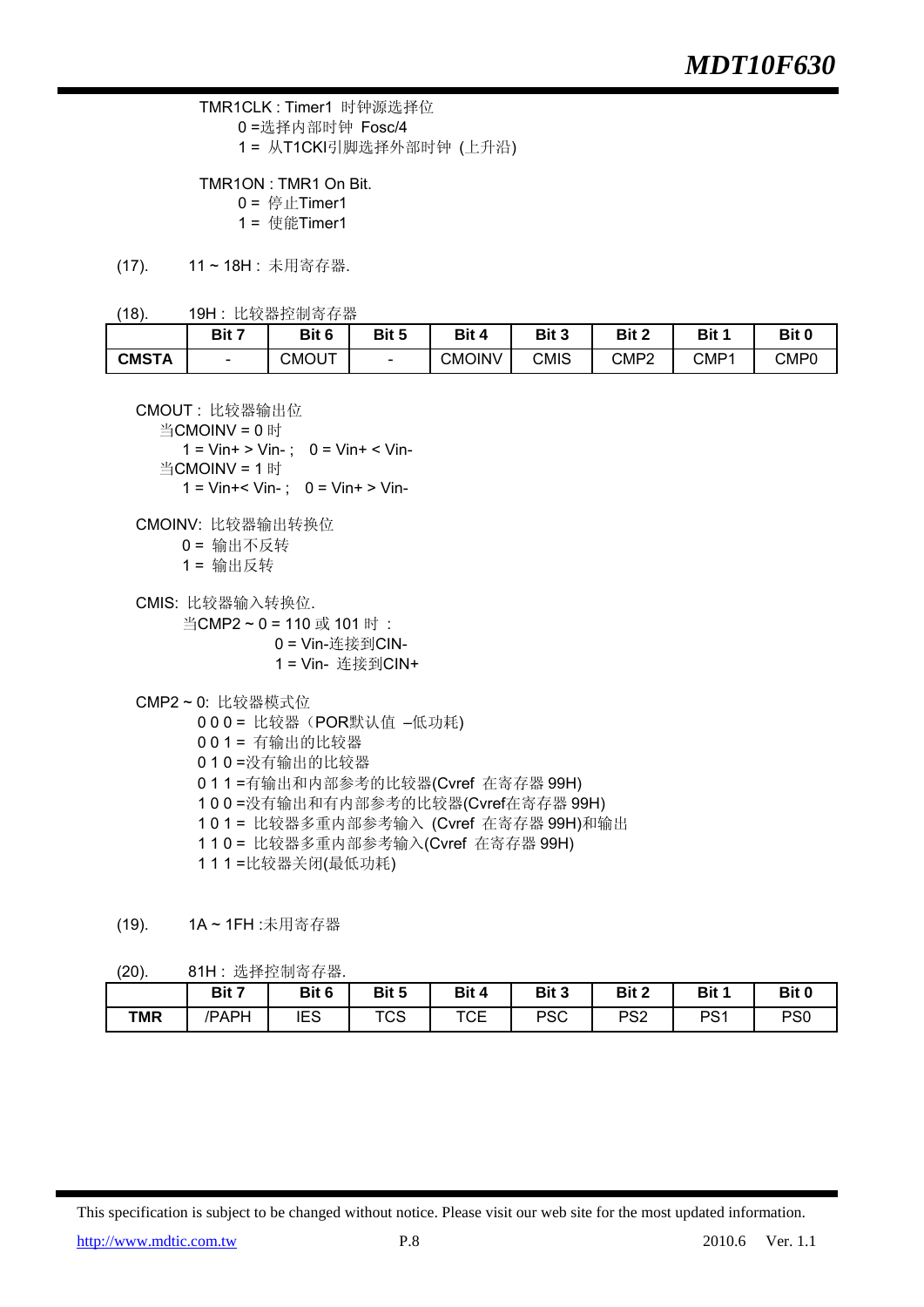| <b>Bit</b> | <b>Symbol</b> |                                                        | <b>Function</b> |        |
|------------|---------------|--------------------------------------------------------|-----------------|--------|
|            |               | 预分频值                                                   | TMR0 比率         | WDT 比率 |
|            |               | $\overline{0}$<br>$\overline{\phantom{0}}$<br>$\Omega$ | 1:2             | 1:1    |
|            |               | $\overline{0}$<br>$\Omega$<br>$\overline{\phantom{0}}$ | 1:4             | 1:2    |
|            |               | $1\quad 0$<br>$\Omega$                                 | 1:8             | 1:4    |
|            |               | $\Omega$<br>$1 \quad 1$                                | 1:16            | 1:8    |
| $2 - 0$    | $PS2-0$       | $\mathbf{0}$<br>$\mathbf{1}$<br>$\overline{0}$         | 1:32            | 1:16   |
|            |               | $\mathbf{0}$<br>$\mathbf 1$<br>$\overline{1}$          | 1:64            | 1:32   |
|            |               | $\overline{0}$<br>$\mathbf{1}$<br>1                    | 1:128           | 1:64   |
|            |               | 1<br>1<br>1                                            | 1:256           | 1:128  |
|            |               | 预分频器分配位:                                               |                 |        |
| 3          | <b>PSC</b>    | $0 - TMR0$                                             |                 |        |
|            |               | 1-看门狗定时器                                               |                 |        |
| 4          | <b>TCE</b>    | RTCC 信号边沿:                                             |                 |        |
|            |               | 0-PA2 上升沿触发<br>1-PA2 下降沿触发                             |                 |        |
|            |               | RTCC 信号设置:                                             |                 |        |
| 5          | <b>TCS</b>    | 0- 内部指令时钟                                              |                 |        |
|            |               | 1-PA2/INT引脚电平转变                                        |                 |        |
|            |               | PA2 中断边沿选择位:                                           |                 |        |
| 6          | <b>IES</b>    | 0-PA2/INT下降沿中断                                         |                 |        |
|            |               | 1-PA2/INT上升沿中断                                         |                 |        |
|            |               | Port A上拉使能位:                                           |                 |        |
| 7          | /PAPH         | 0-PA0~2 & PA4~5 所有上拉使能                                 |                 |        |
|            |               | 1 — PA0~2 & PA4~5 所有上拉不使能                              |                 |        |

<sup>(21). 85</sup>H : Port A输入/输出控制寄存器.

|               | Bit 7 | Bit 6 | Bit 5 | Bit 4 | Bit 3 | <b>Bit 2</b> | Bit 1 | Bit 0                                                             |
|---------------|-------|-------|-------|-------|-------|--------------|-------|-------------------------------------------------------------------|
| <b>CPIO A</b> | -     |       |       |       |       |              |       | I CPIO PA5   CPIO PA4   CPIO PA3   CPIO PA2   CPIO PA1   CPIO PA0 |

(22). 86H : 未用寄存器.

#### (23). 87H : Port A输入/输出控制寄存器.

|               | Bit 7                    | Bit 6 | Bit 5 | Bit 4 | Bit 3 | Bit 2 | Bit 1 | Bit 0                                                      |
|---------------|--------------------------|-------|-------|-------|-------|-------|-------|------------------------------------------------------------|
| <b>CPIO C</b> | $\overline{\phantom{0}}$ |       |       |       |       |       |       | CPIO PC5  CPIO PC4  CPIO PC3  CPIO PC2  CPIO PC1  CPIO PC0 |

(24). 88 ~ 89H : 未用寄存器.

(25). 8CH : 外围中断使能寄存器.

|       | Bit 7 | Bit 6                    | Bit 5 | Bit 4                    | Bit 3       | Bit 2                    | Bit 1 | Bit 0       |
|-------|-------|--------------------------|-------|--------------------------|-------------|--------------------------|-------|-------------|
| PIEB1 | EEIE  | $\overline{\phantom{0}}$ | -     | $\overline{\phantom{0}}$ | <b>CMIE</b> | $\overline{\phantom{a}}$ | -     | $IMR1 \sim$ |

EEIE : EEPROM写进操作中断使能位.

0 = 不使能EEPROM写入完成中断

1 = 使能EEPROM写入完成中断

CMIE :比较器中断使能位.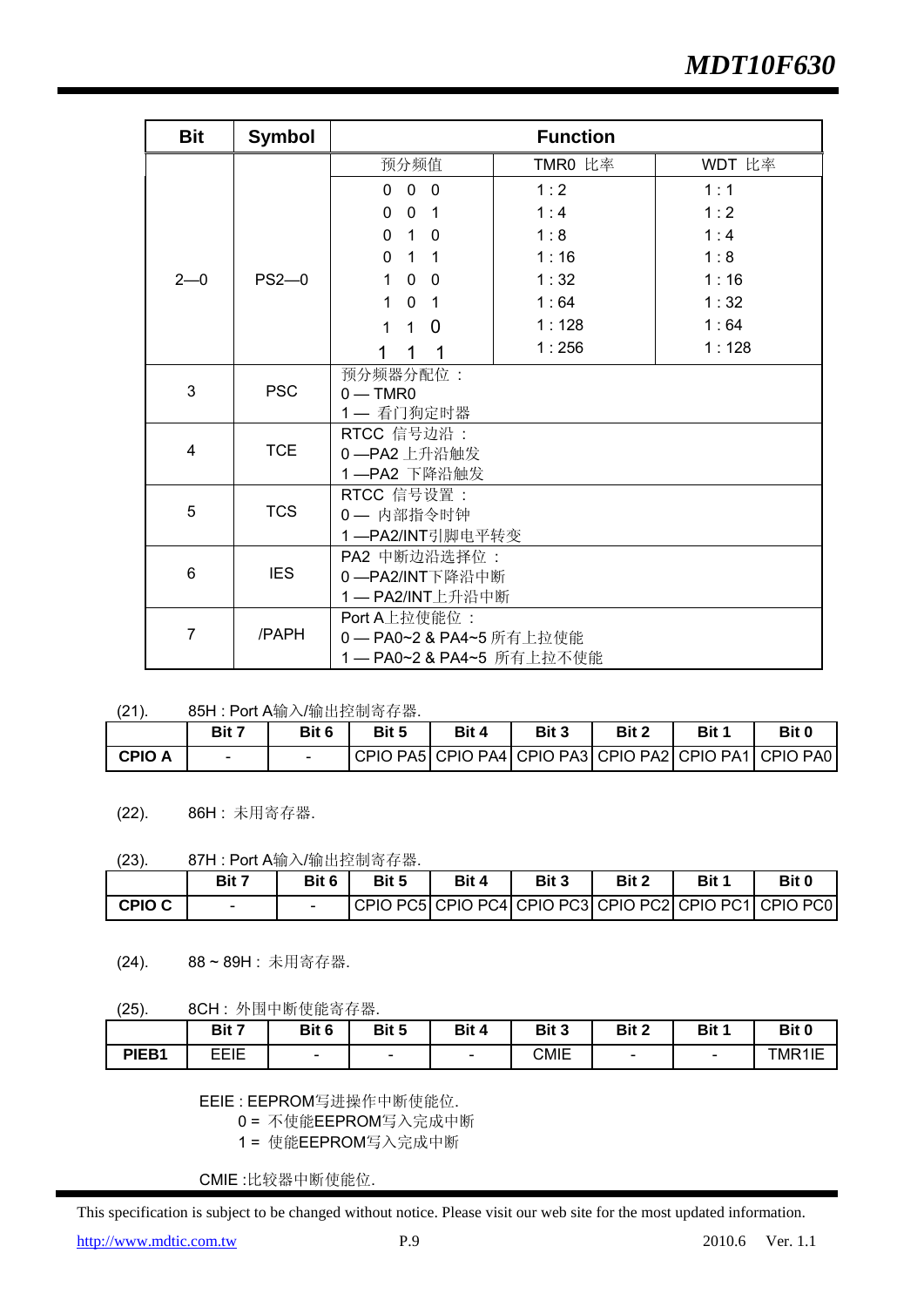- 0 = 不使能比较器中断
- 1 = 使能比较器中断

TMR1IE : TMR1 溢出中断使能位.

- 0 = 不使能TMR1 溢出中断
- 1 = 使能TMR1 溢出中断
- (26). 8DH : 未用寄存器.
- (27). 8EH : 电源控制寄存器.

|             | Bit 7 | Bit 6 | Bit 5 | Bit 4                    | Bit 3                    | Bit 2                    | Bit 1       | Bit 0 |
|-------------|-------|-------|-------|--------------------------|--------------------------|--------------------------|-------------|-------|
| <b>PSTA</b> | -     | -     | -     | $\overline{\phantom{0}}$ | $\overline{\phantom{0}}$ | $\overline{\phantom{0}}$ | <b>PORB</b> |       |

PORB : 上电复位状态位.

0 = 上电复位发生(电源复位发生后必需在软件中设置)

1 = 没有上电复位发生

- (28). 8FH :未用寄存器.
- (29). 90H : MCU 振荡器控制寄存器.

|               | Bit 7                                                   | Bit 6        | Bit 5       | Bit 4 | Bit 3        | Bit 2              | Bit 1             | Bit 0  |
|---------------|---------------------------------------------------------|--------------|-------------|-------|--------------|--------------------|-------------------|--------|
| <b>INOSCR</b> | <b>REG</b>                                              | <b>OPRLC</b> | <b>OPRC</b> | EN8M  | <b>ECKIN</b> | OSO <sub>2</sub> E | OSC <sub>20</sub> | /OSCIN |
| $- \cdot -$   | $\sim$ $\sim$ $\sim$ $\sim$ $\sim$ $\sim$ $\sim$ $\sim$ |              |             |       |              |                    |                   |        |

Bit 7 : 通用寄存器位.

- 0 = 不使能
- 1 = 使能
- OPRC : OP RC 模式使能位
	- 0 =不使能
	- 1 = 使能

EN8M : 内部 4MHz 振荡器双重时钟使能位

- 0 =系统时钟输入为内部RC 4MHz
- 1 = 系统时钟输入为 8MHz ( 内部RC 4MHz 频率重复 )
- ECKIN : 内部时钟输入使能位.
	- 0 = 不使能振荡器外部时钟输入
	- 1 = 使能振荡器外部时钟输入 (必须设置内部振荡器RC模式 )
- OSO2E : 内部和外部振荡器使能位
	- 0 = 只使用内部振荡器或外部振荡器
	- 1 = 内外部 (只针对LF 模式) 振荡器使能
- OSC2O : OSC2/PA4 振荡器时钟输出使能位.
	- 0 =不使能 OSC2/PA4 RC模式内外部振荡器时钟输出
	- 1 = 使能 OSC2/PA4 模式内外部振荡器时钟输出
- OSCIN : MCU 内外部振荡器选择位
	- 0 =根据内部 4MHz 振荡器预设MCU时钟
		- 1 = MCU 时钟以外部振荡器为依据 (类型从OPTION选择),
			- 当内部 4MHz 振荡器变为外部振荡器必须等待OST 时间 20ms.

This specification is subject to be changed without notice. Please visit our web site for the most updated information.

http://www.mdtic.com.tw P.10 P.10 2010.6 Ver. 1.1

OPRLC : OP RC 模式低于工作电流使能位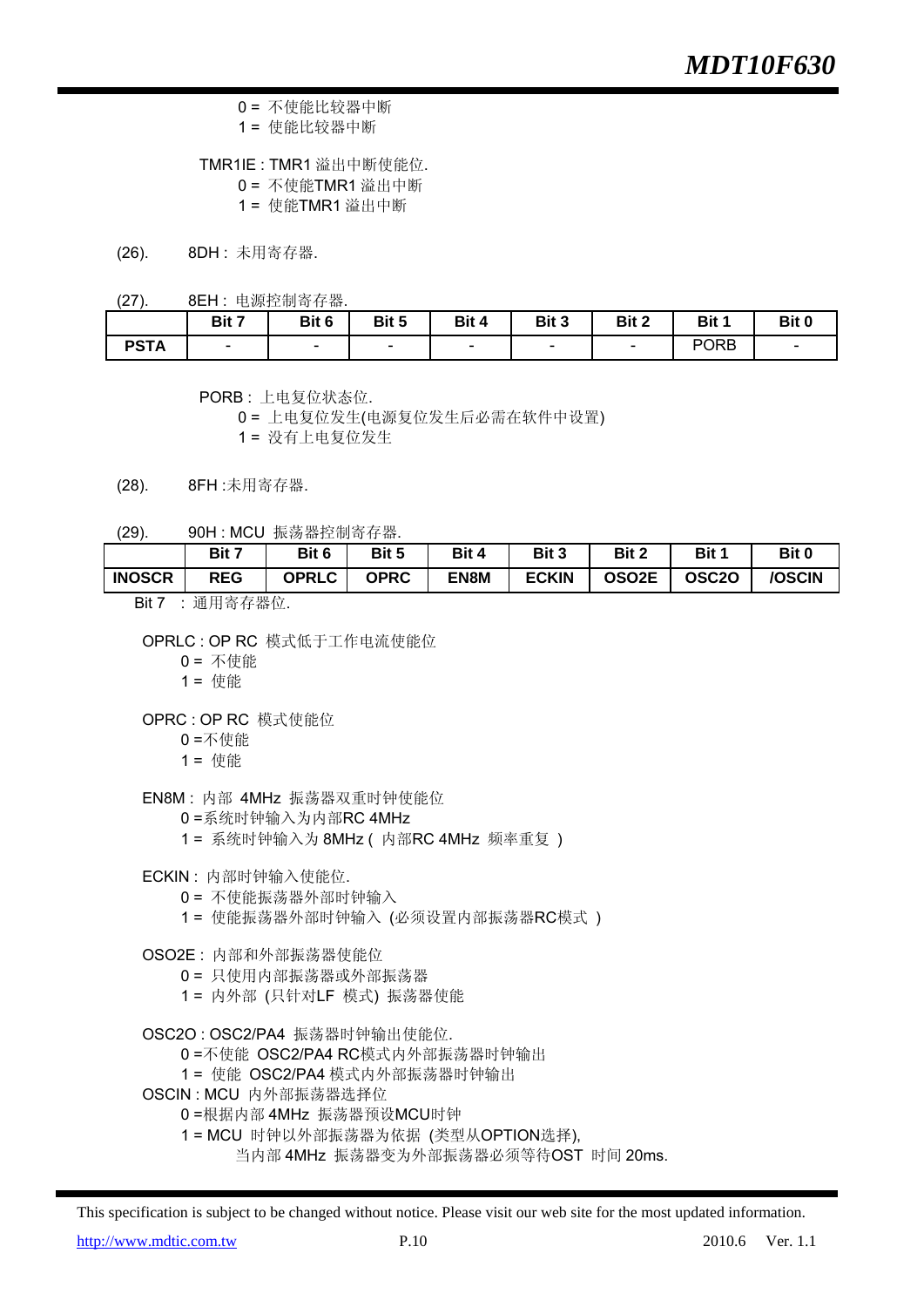(30). 91 ~ 94H : 未用寄存器.

(31). 95H : Port A 上拉控制寄存器.

|              | Bit 7                    | Bit 6                    | Bit 5            | Bit 4 | Bit 3 | Bit 2            | Bit 1 | Bit 0 |
|--------------|--------------------------|--------------------------|------------------|-------|-------|------------------|-------|-------|
| <b>PAPHR</b> | $\overline{\phantom{0}}$ | $\overline{\phantom{0}}$ | PAH <sub>5</sub> | PHA4  | -     | PHA <sub>2</sub> | PHA1  | PHA0  |

5-4 位& 2-0 位 : Port A 上拉控制位

0 = 上拉不使能

1 =上拉使能

(32). 96H : Port A 中断改变控制寄存器.

|               | Bit 7 | Bit 6                    | Bit 5              | Bit 4  | Bit 3  | Bit 2  | Bit 1  | Bit 0  |
|---------------|-------|--------------------------|--------------------|--------|--------|--------|--------|--------|
| <b>PAINTR</b> | -     | $\overline{\phantom{0}}$ | PINTA <sub>5</sub> | PINTA4 | PINTA3 | PINTA2 | PINTA1 | PINTA0 |

Bit 5-0 : Port A中断改变控制位

0 =中断改变不使能

1 =中断改变使能

(33). 97 ~ 98H : 未用寄存器

(34). 99H : 电压参考控制寄存器.

|              | Bit 7 | Bit 6                    | Bit 5        | Bit 4 | Bit 3 | Bit 2            | Bit 1 | Bit 0 |
|--------------|-------|--------------------------|--------------|-------|-------|------------------|-------|-------|
| <b>VRSTA</b> | CVREN | $\overline{\phantom{0}}$ | <b>CVRRS</b> |       | CVR3  | CVR <sub>2</sub> | CVR1  | CVR0  |

7 位 : 比较器电压参考使能位

- 0 = 比较器电压参考不使能
- 1 = 比较器电压参考使能
- 5 位 : 比较器电压参考范围选择位
	- 0 = 高范围 ; CVref = Vdd/4 + (CVR3:CVR0/32)\*Vdd
	- 1 = 低范围 ; CVref = (CVR3:CVR0/24)\*Vdd
- 3-0 位 : 比较器电压参考值选择  $\cong$  CVRRS = 0, CVref = Vdd/4 + (CVR3:CVR0/32)\*Vdd  $\angle$   $\angle$ CVRRS = 1, CVref = (CVR3:CVR0/24)\*Vdd

(35). 9AH : EEPROM数据寄存器.

|               | Bit 7 | Bit 6 | Bit 5            | Bit 4 | Bit 3 | Bit 2            | Bit 1 | Bit 0            |
|---------------|-------|-------|------------------|-------|-------|------------------|-------|------------------|
| <b>EEDATA</b> | EED7  | EED6  | EED <sub>5</sub> | EED4  | EED3  | EED <sub>2</sub> | EED1  | EED <sub>0</sub> |

(36). 9BH : EEPROM地址寄存器.

|              | Bit 7                    | Bit 6 | Bit 5             | Bit 4 | Bit 3 | Bit 2             | Bit 1 | Bit 0 |
|--------------|--------------------------|-------|-------------------|-------|-------|-------------------|-------|-------|
| <b>EEADR</b> | $\overline{\phantom{0}}$ | EEAD6 | EEAD <sub>5</sub> | EEAD4 | EEAD3 | EEAD <sub>2</sub> | EEAD1 | EEAD0 |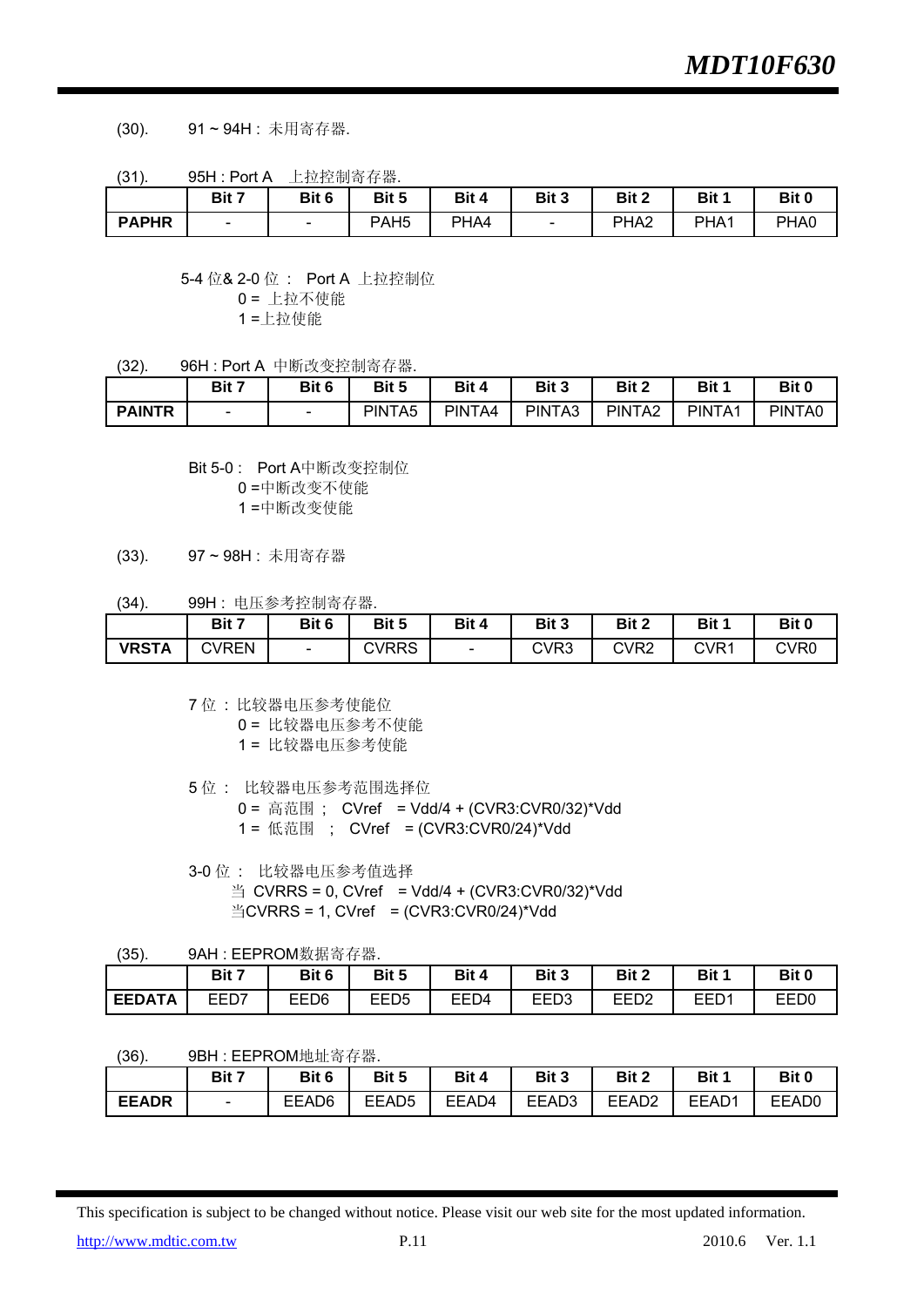(37). 9CH : EEPROM控制寄存器 1.

|               | Bit 7 | Bit 6                    | Bit 5 | Bit 4 | Bit 3        | Bit 2 | Bit 1 | Bit 0     |
|---------------|-------|--------------------------|-------|-------|--------------|-------|-------|-----------|
| <b>EECON1</b> | -     | $\overline{\phantom{0}}$ | -     | -     | <b>WRERR</b> | WREN  | WR    | <b>RD</b> |

7~4 位 未用: 读为 "0"

WRERR : EEPROM写入错误标志位.

0 = EEPROM 写入操作完成

- 1 = EEPROM 写入操作提前结束
	- (正常工作时MCLR复位或WDT 复位)

WREN : EEPROM 写入使能位

0 = 禁止写到EEPROM

1 = 允许写入周期

WR : 写入控制位.

- 0 = 写入EEPROM的周期已完成
- 1 = 开始写入一个周期. (一旦写入完成,WR此位被硬件清除为 0,WR只能由软件置 1, 不能由软件清为 0 )

RD :读控制位.

0 = 没有开始读EEPROM

1 = 开始EEPROM 读操作

(读一次一个周期. RD被硬件清除为 0. RD只能由软件置 1,不能由 软件清为 0.)

(38). 9DH : EEPROM 控制寄存器 2.

|        | Bit 7                                                     | Bit 6                    | Bit 5                    | Bit 4  | Bit 3                    | Bit 2                    | Bit 1 | Bit 0  |
|--------|-----------------------------------------------------------|--------------------------|--------------------------|--------|--------------------------|--------------------------|-------|--------|
| EECON2 | $\overline{\phantom{0}}$                                  | $\overline{\phantom{a}}$ | $\overline{\phantom{a}}$ | $\sim$ | $\overline{\phantom{0}}$ | $\overline{\phantom{a}}$ | -     | $\sim$ |
|        | $\rightarrow + - \rightarrow$<br>$H H \rightarrow \infty$ | $(1 - 1)$                |                          |        |                          |                          |       |        |

只写入 ; 读为 "0"

 当写数据进 EEPROM时,必需依指令序列写 55/H 到EECON2,再写AA/H到EECON2, 而后接着设置WR位置为 1,才能正确写入否则将无法写入值到EEPROM

例子 : 数据EEPROM写入

| <b>BSR</b>  | STATUS, PAGE       | :选择第一页        |
|-------------|--------------------|---------------|
| <b>BCR</b>  | INTS, GIS          | ;不使能中断        |
| <b>BSR</b>  | EECON1, WREN       | ;使能写入         |
| LDWI        | 55H                |               |
| <b>STWR</b> | EECON2             | ;写入 55/H      |
| LDWI        | 0AAH               |               |
| <b>STWR</b> | EECON <sub>2</sub> | ;写入 $A$ $A/H$ |
| <b>BSR</b>  | EECON1, WR         | ;开始写入         |
|             |                    |               |

(39). 9E ~ 9FH : 未用寄存器.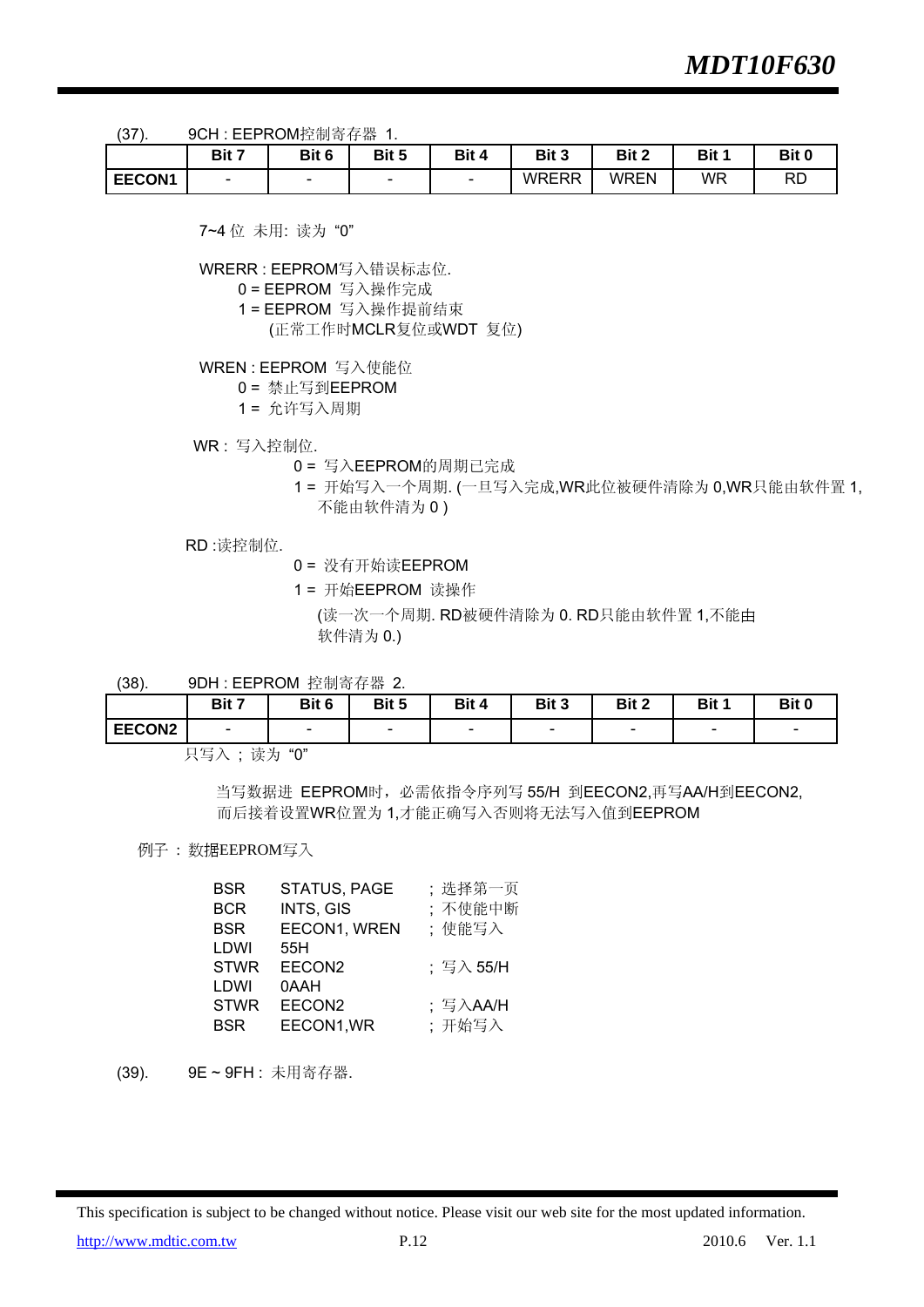### *9.* 寄存器复位条件

| 寄存器               | 地址       | 电源范围检测复位,<br>上电复位   | /MCLR 或 WDT 复位 | 睡眠唤醒       |
|-------------------|----------|---------------------|----------------|------------|
| <b>IAR</b>        | 00h(80h) | 0000 0000           | 0000 0000      | uuuu uuuu  |
| <b>RTCC</b>       | 01h      | XXXX XXXX           | uuuu uuuu      | uuuu uuuu  |
| <b>PCL</b>        | 02h(82h) | 0000 0000           | 0000 0000      | 0000 0100  |
| <b>STATUS</b>     | 03h(83h) | 0001 1xxx           | 000# #uuu      | 000# #uuu  |
| <b>MSR</b>        | 04h(84h) | XXXX XXXX           | uuuu uuuu      | uuuu uuuu  |
| PORT A            | 05h      | --XX XXXX           | --uu uuuu      | --uu uuuu  |
| PORT C            | 07h      | --XX XXXX           | --uu uuuu      | --uu uuuu  |
| <b>PCHLAT</b>     | 0Ah(8Ah) | $---0$ 0000         | $---0$ 0000    | ---u uuuu  |
| <b>INTS</b>       | 0Bh(8Bh) | 0000 0000           | 0000 0000      | uuuu uuuu  |
| PIFB1             | 0Ch      | $0---0--0$          | $0---0--0$     | u--- u--u  |
| TMR1L             | 0Eh      | XXXX XXXX           | uuuu uuuu      | uuuu uuuu  |
| TMR1H             | 0Fh      | XXXX XXXX           | uuuu uuuu      | uuuu uuuu  |
| T1STA             | 10h      | $-0000000$          | $-0000000$     | -uuu uuuu  |
| <b>CMSTA</b>      | 19h      | $-0 - 0 0000$       | $-0-0$ 0000    | -u-u uuuu  |
| <b>TMR</b>        | 81h      | 1111 1111           | 1111 1111      | uuuu uuuu  |
| CPIO A            | 85h      | $- -11$ 1111        | $- -11$ 1111   | --uu uuuu  |
| CPIO <sub>C</sub> | 87h      | --11 1111           | $--11$ 1111    | --uu uuuu  |
| PIEB1             | 8Ch      | $0---0--0$          | $0---0--0$     | $u---u--u$ |
| <b>PSTA</b>       | 8Eh      | $+ + - - = - + + -$ | ---- --u-      | ---- --u-  |
| <b>INOSCR</b>     | 90h      | $-0000000$          | $-0000000$     | -uuu uuuu  |
| <b>PAPHR</b>      | 95h      | $--11$ $-111$       | $--11 -111$    | --uu -uuu  |
| <b>PAINTR</b>     | 96h      | $-000000$           | $- -000000$    | --uu uuuu  |
| <b>VRSTA</b>      | 99h      | $0 - 0 - 0000$      | $0 - 0 - 0000$ | u-u- uuuu  |
| <b>EEDATA</b>     | 9Ah      | 0000 0000           | 0000 0000      | uuuu uuuu  |
| <b>EEADR</b>      | 9Bh      | $-0000000$          | $-0000000$     | -uuu uuuu  |
| EECON1            | 9Ch      | ---- x000           | $---#000$      | #uuu       |
| EECON2            | 9Dh      | ---- ----           | ---- ----      | ---- ----  |

注释 : " x "=未知; " u "=不变; " – "=未完成,读为 "0"; "# "=数值依据下列条件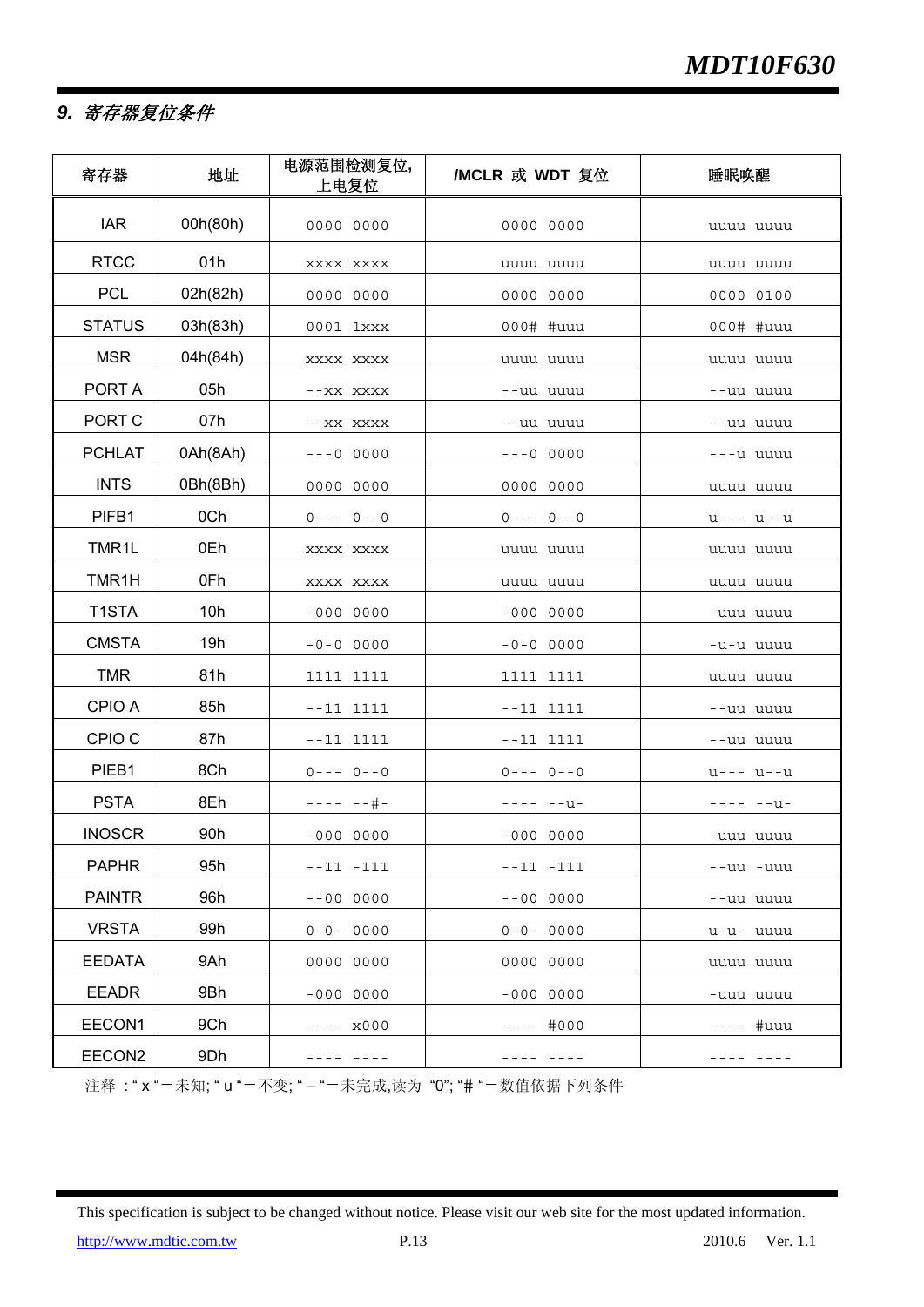*10.* 指令表

| 指令码             | 助记符                 | 功能                       | 操作                                                | 状态           |
|-----------------|---------------------|--------------------------|---------------------------------------------------|--------------|
| 010000 00000000 | <b>NOP</b>          | 空操作                      | None                                              |              |
| 010000 00000001 | <b>CLRWT</b>        | 清看门狗定时器                  | $0 \rightarrow WT$                                | /TF, /PF     |
| 010000 00000010 | <b>SLEEP</b>        | 睡眠模式                     | 0→WT, 停止振荡                                        | /TF, /PF     |
| 010000 00000011 | <b>TMODE</b>        | 送 W到TMODE寄存器             | $W \rightarrow TMODE$                             | None         |
| 010000 00000rrr | CPIO R              | 控制I/O口寄存器                | W→CPIO r                                          | None         |
| 010001 1rrrrrrr | STWR R              | 存储W到寄存器                  | $W \rightarrow R$                                 | None         |
| 011000 trrrrrrr | LDR $R, t$          | 送寄存器                     | $R\rightarrow t$                                  | Z            |
| 111010 iiiiiiii | LDWI I              | 送立即数到 W                  | $I \rightarrow W$                                 | None         |
| 010111 trrrrrrr | SWAPR R, t          | 高低四位交换                   | $[R(0-3) \leftrightarrow R(4-7)] \rightarrow t$   | None         |
| 011001 trrrrrrr | $INCR$ R, t         | 寄存器加1                    | $R + 1 \rightarrow t$                             | Z            |
| 011010 trrrrrrr |                     | INCRSZ R, t  增 1, 为 0 跳转 | $R + 1 \rightarrow t$                             | None         |
| 011011 trrrrrrr | ADDWR R, t          | W与寄存器相加                  | $W + R \rightarrow t$                             | C, HC, Z     |
| 011100 trrrrrrr | SUBWR R, t          | 寄存器减去W                   | $R - W \rightarrow t (R + / W + 1 \rightarrow t)$ | C, HC, Z     |
| 011101 trrrrrrr | DECR R, t           | 寄存器减1                    | $R - 1 \rightarrow t$                             | Z            |
| 011110 trrrrrrr | DECRSZ R, t         | 减1,为0跳转                  | $R - 1 \rightarrow t$                             | None         |
| 010010 trrrrrrr | ANDWR R, t          | W与寄存器相与                  | $R \cap W \rightarrow t$                          | Z            |
| 110100 iiiiiiii | ANDWI I             | W与立即数相与                  | $I \cap W \rightarrow W$                          | Z            |
| 010011 trrrrrrr | IORWR R, t          | W 与寄存器相或                 | $R \cup W \rightarrow t$                          | Z            |
| 110101 iiiiiiii | IORWI I             | W 与立即数相或                 | $I \cup W \rightarrow W$                          | Z            |
| 010100 trrrrrrr |                     | XORWR R, t   W与寄存器相异或    | $R \oplus W \rightarrow t$                        | Z            |
| 110110 iiiiiiii |                     | XORWI I   W与立即数相异或       | $I \oplus W \rightarrow W$                        | Z            |
| 011111 trrrrrrr | COMR R, t   取反      |                          | $/R \rightarrow t$                                | Z            |
| 010110 trrrrrrr | <b>RRR</b><br>R, t  | 带进位右移                    | $R(n) \rightarrow R(n-1)$ ,                       | $\mathsf C$  |
|                 |                     |                          | $C\rightarrow R(7)$ , $R(0)\rightarrow C$         |              |
| 010101 trrrrrrr | <b>RLR</b><br>R, t  | 带进位左移                    | $R(n) \rightarrow r(n+1)$ ,                       | $\mathsf{C}$ |
|                 |                     |                          | $C\rightarrow R(0), R(7)\rightarrow C$            |              |
| 010000 1xxxxxxx | <b>CLRW</b>         | 工作寄存器清0                  | $0 \rightarrow W$                                 | Z            |
| 010001 0rrrrrrr | <b>CLRR</b><br>R    | 寄存器清0                    | $0 \rightarrow R$                                 | Z            |
| 0000bb brrrrrrr | <b>BCR</b><br>R, b  | 位清除                      | $0 \rightarrow R(b)$                              | None         |
| 0010bb brrrrrrr | <b>BSR</b><br>R, b  | 置位                       | $1 \rightarrow R(b)$                              | None         |
| 0001bb brrrrrrr | <b>BTSC</b><br>R, b | 如果R=0;则跳转                | Skip if $R(b)=0$                                  | None         |

This specification is subject to be changed without notice. Please visit our web site for the most updated information.

http://www.mdtic.com.tw P.14 2010.6 Ver. 1.1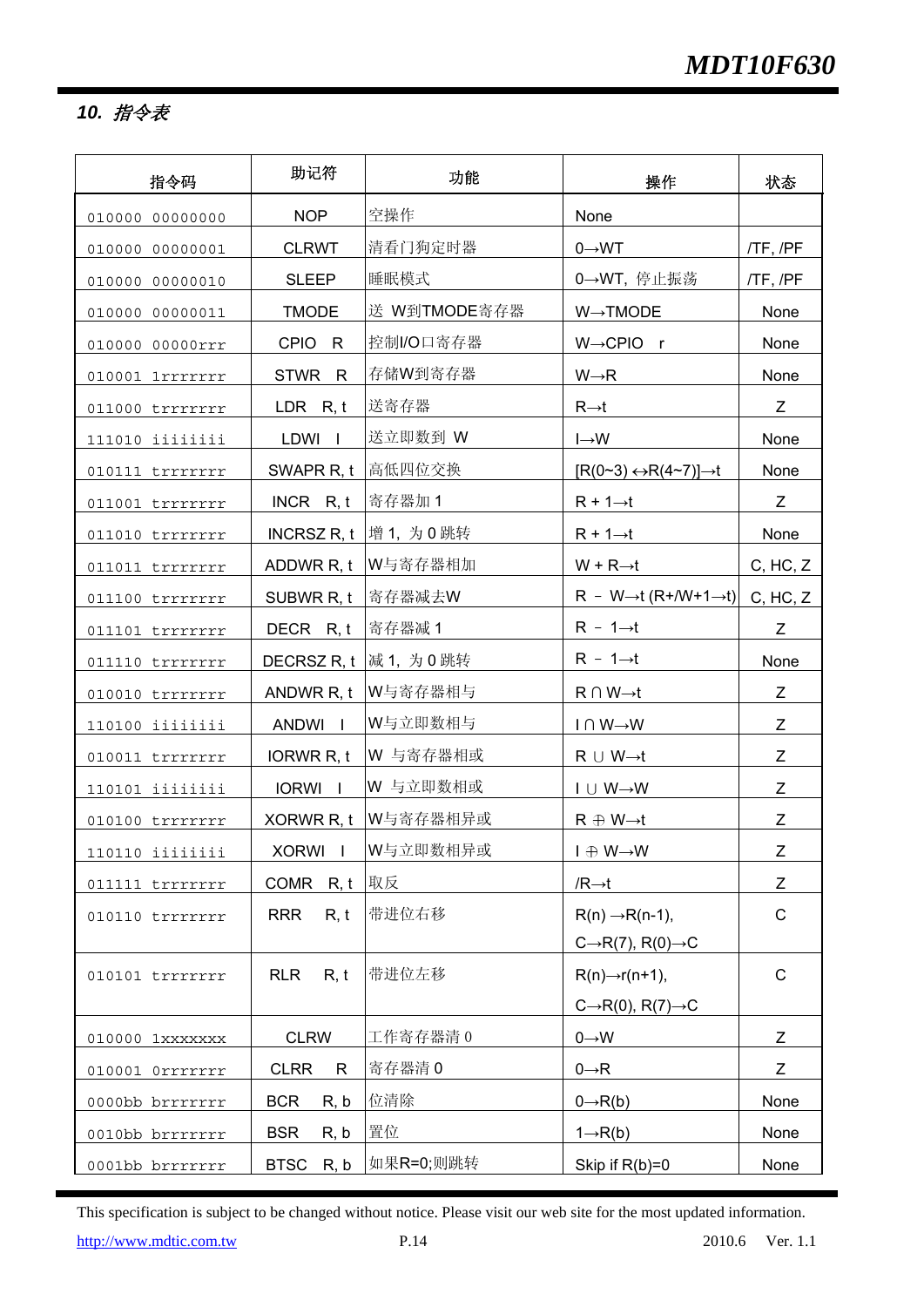# *MDT10F630*

| 指令码                   | 助记符               | 功能           | 操作                                            | 状态      |
|-----------------------|-------------------|--------------|-----------------------------------------------|---------|
| 0011bb brrrrrrr       | BTSS R, b         | 如果R(b)=1,则跳转 | Skip if $R(b)=1$                              | None    |
| $100$ nnn<br>nnnnnnnn | <b>LCALL</b><br>N | 长调用子程序       | $N \rightarrow PC$ , PC+1 $\rightarrow$ Stack | None    |
| $101$ nnn<br>nnnnnnn  | LJUMP<br>N        | 长跳转          | $N \rightarrow PC$                            | None    |
| iiiiiiii<br>110001    | RTIW I            | 返回, 将立即数放入W中 | Stack $\rightarrow$ PC, I $\rightarrow$ W     | None    |
| iiiiiiii<br>110111    | ADDWLI            | 加立即数送至 W     | $PC+1 \rightarrow PC$ , $W+I \rightarrow W$   | C,HC, Z |
| iiiiiiii<br>111000    | SUBWI I           | 立即数减去W       | $I-W \rightarrow W$                           | C,HC, Z |
| 00001001<br>010000    | <b>RTFI</b>       | 中断返回         | $State \rightarrow PC, 1 \rightarrow GIS$     | None    |
| 00000100<br>010000    | <b>RET</b>        | 从子程序返回       | $Stack \rightarrow PC$                        | None    |

注释:

W: 工作寄存器 b:位位置 WDT: 看门狗定时器 t:目的寄存器 TMODE: 定时器方式寄存器 0: 工作寄存器  $CPI0: I/O$  口控制寄存器  $1:$  通用寄存器 /TF:超时位标志 R: 通用寄存器地址 /PF: 掉电标志 <br />
<br />
<br />
<br />
<br />
<br />
<br />
<br />
C: 进位标志位 PC: 程序记数器 **HC:**辅助进位 OSC: 振荡器 The Contract of the Contract of the Contract of the Contract of the Contract of the Contract of the Co Inclu. : 或,符号'U' x:忽略 Exclu. : 异或,符号'⊕' i:立即数(8 位) AND : 与, 符号'∩' → N: 立即地址

#### *11* 电气特征

(A) 工作电压 & 频率

 $V_{dd}$  : 2.3 V ~5.5 V

频率﹕0 Hz ~ 20 MHz

This specification is subject to be changed without notice. Please visit our web site for the most updated information.

http://www.mdtic.com.tw P.15 2010.6 Ver. 1.1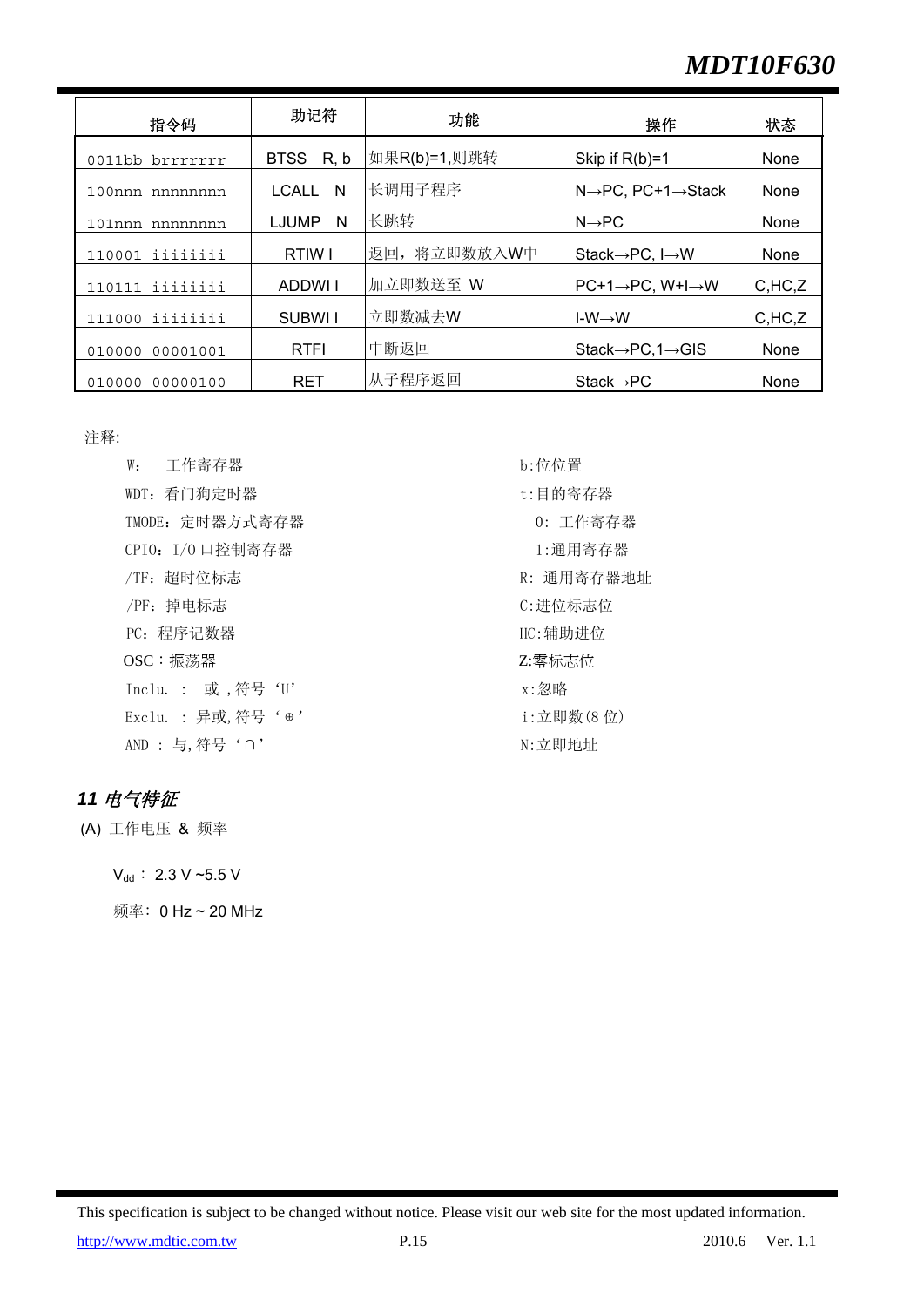(B) 输入电压

|  |  |  | @ V <sub>dd</sub> =5.0 V, 温度=25 ℃ |  |
|--|--|--|-----------------------------------|--|
|--|--|--|-----------------------------------|--|

|               | Port   | Min        | <b>Max</b> |
|---------------|--------|------------|------------|
|               | PA, PC | <b>Vss</b> | 0.8V       |
| $V_{\rm{ii}}$ | /MCLR  | <b>Vss</b> | 0.8V       |
|               | PA, PC | 2.0V       | Vdd        |
| $V_{ih}$      | /MCLR  | 3.6V       | Vdd        |

#### \*阈值电压

Port A, Port C  $V_{th}$  = 1.18 V

/MCLR V<sub>il</sub>=1.2 V, V<sub>ih</sub>=3.35 V (史密特触发器)

(C)输出电压

@ V<sub>dd</sub>=5.0 V, 温度=25 ℃, 具体值如下:

| <b>PA,PC Port</b>                  |                          |  |  |
|------------------------------------|--------------------------|--|--|
| $I_{\text{oh}} = -20.0 \text{ mA}$ | $V_{\rm oh} = 3.4$ V     |  |  |
| $I_{ol} = 20.0$ mA                 | $V_{\text{ol}} = 0.5 V$  |  |  |
| $I_{oh} = -5.0$ mA                 | $V_{oh} = 4.2 V$         |  |  |
| $I_{ol} = 5.0$ mA                  | $V_{\text{ol}} = 0.13 V$ |  |  |

(D) 泄漏电流

@ V<sub>dd</sub>=5.0 V, 温度=25 ℃, 具体值如下:

|     | $-1.0 \mu A$ |
|-----|--------------|
| ١ih | $+1.0 \mu A$ |

(E) 睡眠电流

@WDT-使能, 温度=25 ℃, 具体值如下:

| $\rm V_{dd}$ $\!=$ 2.3 V | $I_{dd} = 0.6 \mu A$ |
|--------------------------|----------------------|
| $V_{dd} = 3.0 V$         | $I_{dd} = 1.5 \mu A$ |
| $V_{dd} = 4.0 V$         | $I_{dd} = 3.4 \mu A$ |
| $V_{dd} = 5.0 V$         | $I_{dd} = 5.8 \mu A$ |
| $V_{dd} = 5.5V$          | $I_{dd} = 7.3 \mu A$ |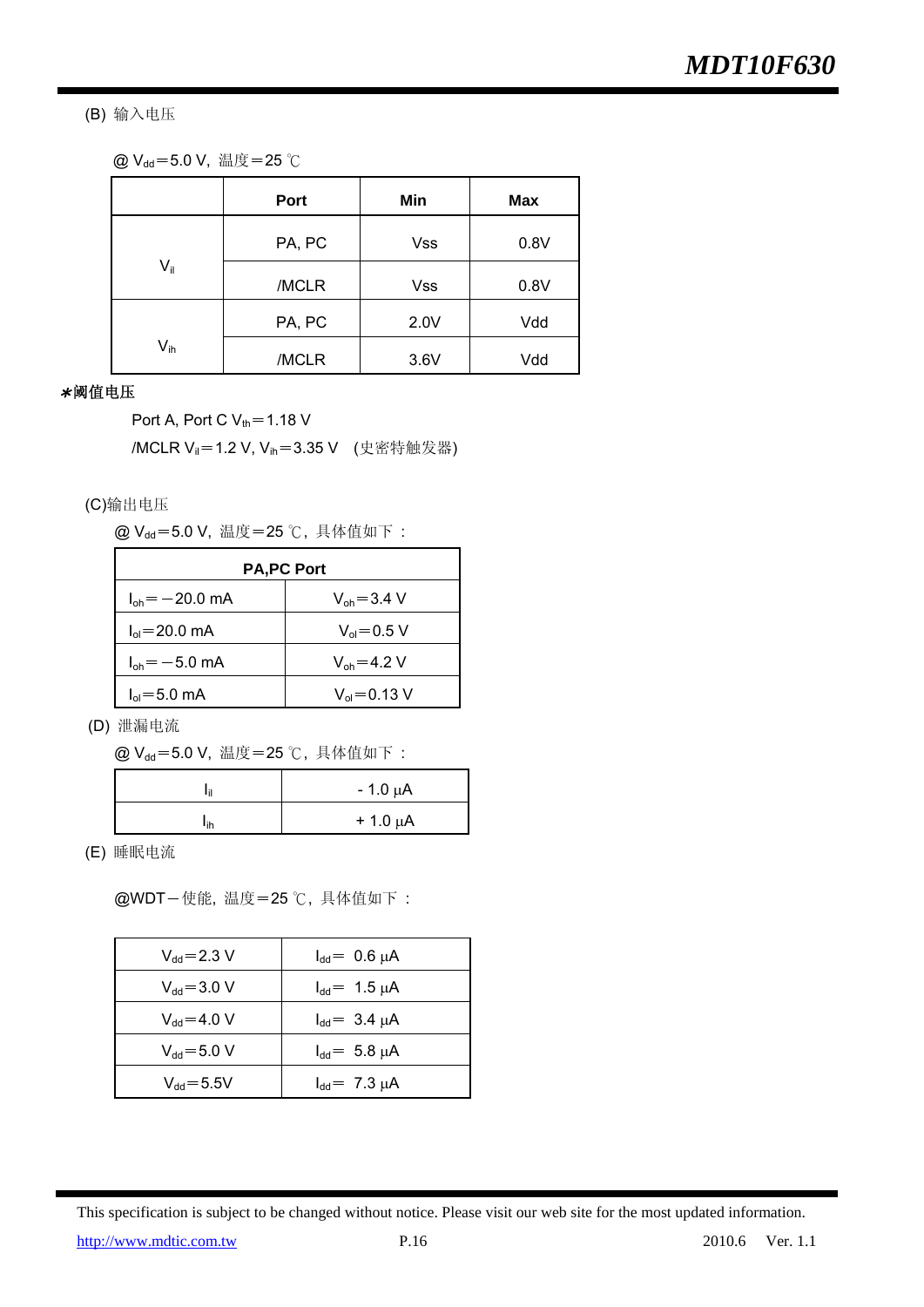| $V_{dd} = 2.3 V$ | $I_{dd} \leq 1.0 \mu A$ |
|------------------|-------------------------|
| $V_{dd} = 3.0 V$ | $I_{dd} \leq 1.0 \mu A$ |
| $V_{dd} = 4.0 V$ | $I_{dd} \leq 1.0 \mu A$ |
| $V_{dd} = 5.0 V$ | $I_{dd} \leq 1.0 \mu A$ |
| $V_{dd} = 5.5 V$ | $I_{dd} \leq 1.0 \mu A$ |

@WDT-不使能, 温度=25 ℃, 具体值如下:

(F) 工作电流/电压

温度=25℃,具体值如下:

|  | (i) InRC 4MHz; WDT一不使能; @ Vdd=5.0 V |  |
|--|-------------------------------------|--|
|--|-------------------------------------|--|

| 电压/频率 | InRC 4M     | <b>Sleep</b>  |
|-------|-------------|---------------|
| 2.3V  | 360 µA      | $< 1.0 \mu A$ |
| 3.0V  | 480 µA      | $< 1.0 \mu A$ |
| 4.0 V | $610 \mu A$ | $< 1.0 \mu A$ |
| 5.0 V | 780 µA      | $< 1.0 \mu A$ |
| 5.5V  | 860 µA      | $< 1.0 \mu A$ |

(ii) OSC 类型=RC; WDT-使能; @  $V_{dd} = 5.0 V$ 

| Cext. $(F)$ | Rext. (Ohm) | <b>Frequency (Hz)</b> | <b>Current (A)</b> |
|-------------|-------------|-----------------------|--------------------|
|             | 4.7 K       | 9.98 M                | 2.0 <sub>m</sub> A |
|             | 10K         | 5.38 M                | $1.1 \text{ mA}$   |
| 3P          | 47 K        | 1.19 M                | $450 \mu A$        |
|             | 100 K       | 568 K                 | $350 \mu A$        |
|             | 300 K       | 192 K                 | $290\mu A$         |
|             | 470 K       | 121 K                 | $280 \mu A$        |
|             | 4.7 K       | 5.2 M                 | $1.2 \text{ mA}$   |
|             | 10K         | 2.69 M                | $700\mu A$         |
| 20P         | 47 K        | 588 K                 | $360 \mu A$        |
|             | 100 K       | 280 K                 | $310 \mu A$        |
|             | 300 K       | 95K                   | $280\mu A$         |
|             | 470 K       | 59 K                  | $275 \mu A$        |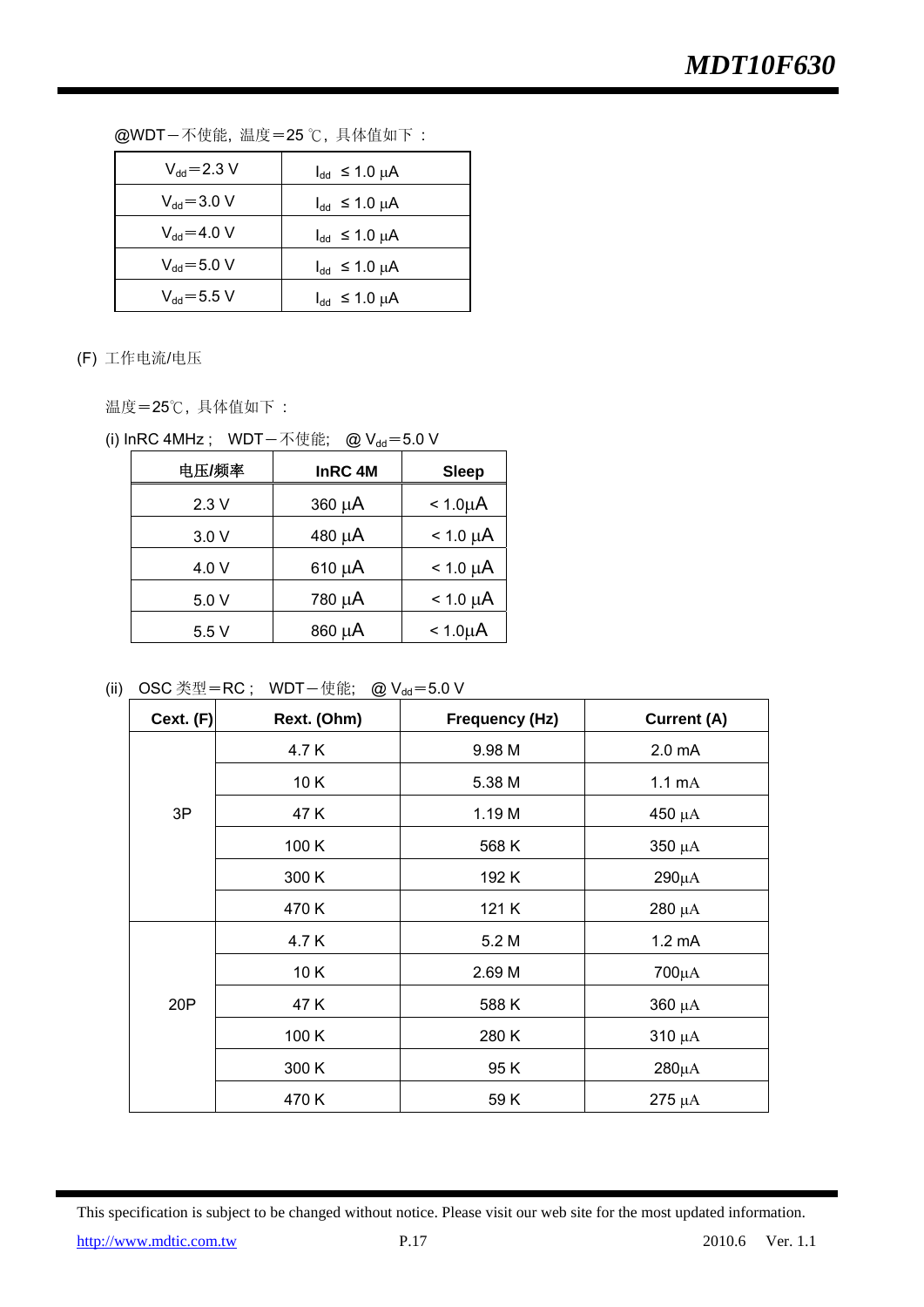| Cext. $(F)$ | Rext. (Ohm) | <b>Frequency (Hz)</b> | <b>Current (A)</b> |
|-------------|-------------|-----------------------|--------------------|
|             | 4.7 K       | 1.87 M                | 580 $\mu$ A        |
|             | 10K         | 920 K                 | 400 $\mu$ A        |
| 100P        | 47 K        | 200 K                 | $290\mu A$         |
|             | 100 K       | 95 K                  | $270\mu A$         |
|             | 300 K       | 32 K                  | $265 \mu A$        |
|             | 470 K       | 20.2K                 | $260 \mu A$        |
|             | 4.7K        | 796 K                 | $390 \mu A$        |
|             | 10K         | 391 K                 | $320 \mu A$        |
| 300P        | 47 K        | 84 K                  | $270 \mu A$        |
|             | 100 K       | 40 K                  | $260 \mu A$        |
|             | 300 K       | 13.5K                 | $255 \mu A$        |
|             | 470 K       | 8.5K                  | $250\mu A$         |

(iii) OSC 类型=LF (C=10 P); WDT-不使能; 32K( C=50 P)

| 电压/频率 | 32 K       | 455 K      | 1 M                | 睡眠              |
|-------|------------|------------|--------------------|-----------------|
| 2.3V  | $58 \mu A$ | $82\mu A$  | $107\mu A$         | $<$ 1.0 $\mu$ A |
| 3.0V  | $89\mu A$  | $128\mu A$ | $163\mu A$         | $<$ 1.0 $\mu$ A |
| 4.0 V | $137\mu A$ | $189\mu A$ | $253\mu A$         | $<$ 1.0 $\mu$ A |
| 5.0 V | 196 μΑ     | $272\mu A$ | 349 <sub>µ</sub> A | $<$ 1.0 $\mu$ A |
| 5.5V  | $250\mu A$ | $330\mu A$ | $400\mu A$         | $<$ 1.0 $\mu$ A |

(iv) OSC Type=XT (C=10 P); WDT-使能;

| 电压/频率 | 1 M        | 4 M              | 10 M               | 睡眠          |
|-------|------------|------------------|--------------------|-------------|
| 2.3V  | $124\mu A$ | 270 µA           | 520 µA             | $0.6 \mu A$ |
| 3.0V  | $200\mu A$ | 393 µA           | 771 µA             | $1.5 \mu A$ |
| 4.0 V | $347\mu A$ | $613 \mu A$      | $1.2 \text{ mA}$   | $3.4 \mu A$ |
| 5.0V  | 564 µA     | 866 μA           | $1.65 \text{ mA}$  | $5.8 \mu A$ |
| 5.5 V | 790 uA     | $1.1 \text{ mA}$ | 2.0 <sub>m</sub> A | $7.3 \mu A$ |